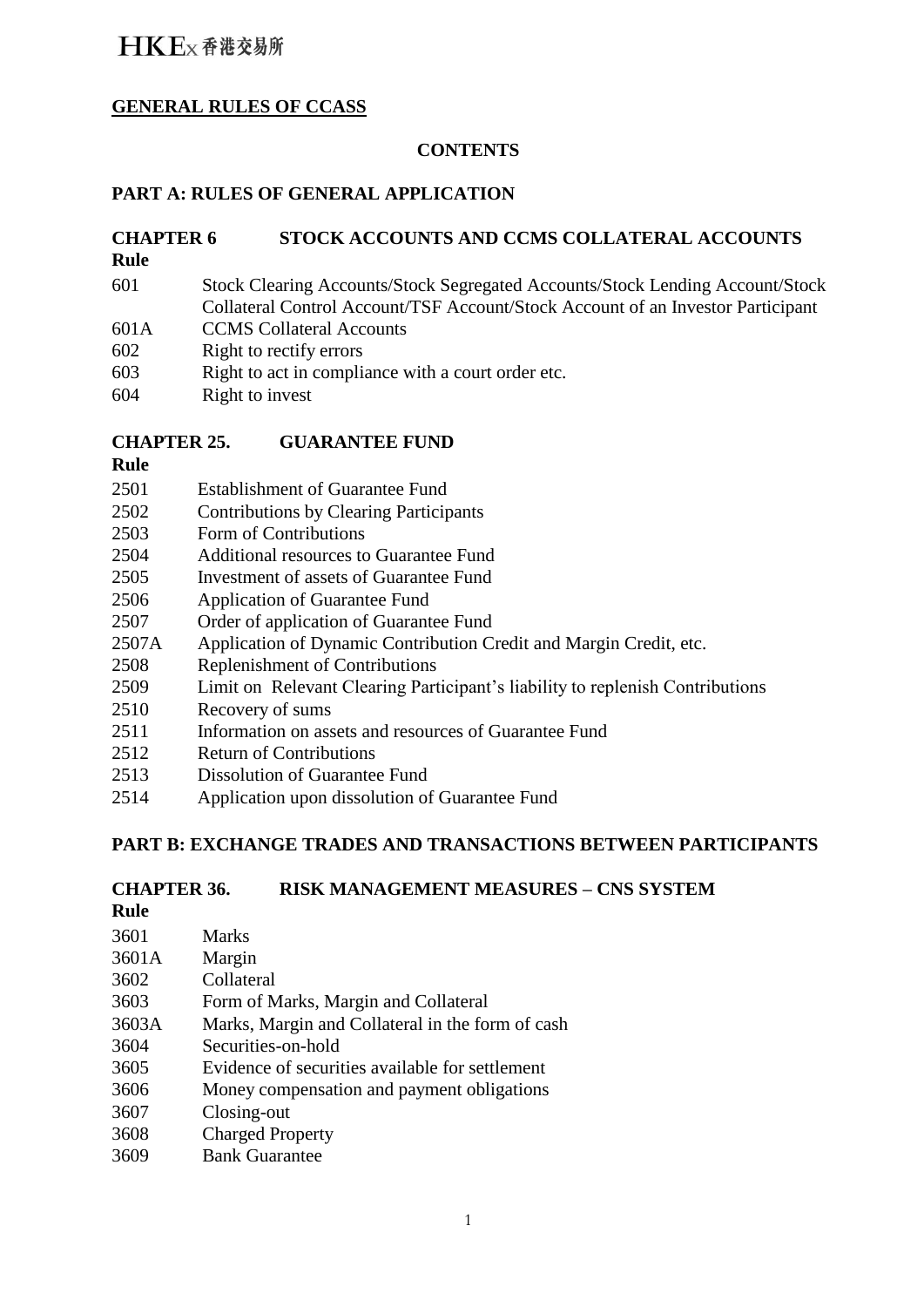### **CHAPTER 1**

### **INTERPRETATION**

| 101. | <b>Definitions</b>        |                                                                                                                                                                                                                                                                                                                                                                                                                                                          |
|------|---------------------------|----------------------------------------------------------------------------------------------------------------------------------------------------------------------------------------------------------------------------------------------------------------------------------------------------------------------------------------------------------------------------------------------------------------------------------------------------------|
|      | "Basic Contribution"      | means a contribution made or required to<br>be made by a Clearing Participant to the<br>Guarantee Fund pursuant to Rule 2502(i);                                                                                                                                                                                                                                                                                                                         |
|      | "CCMS"                    | Collateral<br>the<br>Common<br>means<br>Management System, a common sub-<br>system of CCASS and DCASS operated<br>by HKSCC, HKFE Clearing Corporation<br>Limited and The SEHK Options Clearing<br>Limited, which<br>enables<br>House<br>Participants to manage their collateral<br>paid, provided or delivered to, or<br>deposited with HKSCC;                                                                                                           |
|      | "CCMS Collateral Account" | means an account established in CCMS<br>for each Participant (other than an<br>Investor Participant) for debiting and<br>crediting collateral, as referred to in Rule<br>601A. For the purposes of the Rules and<br>the Operational Procedures,<br>unless<br>otherwise specified, the term "CCMS<br>Collateral Account" does not include an<br>account established in CCMS for a<br>Participant by another Recognized<br>Clearing House under its rules; |
|      | "Charged Property"        | means the Collateral Securities and any<br>Derived Assets of a Participant,<br>as<br>referred to in Rule 3608;                                                                                                                                                                                                                                                                                                                                           |
|      | "Collateral Security"     | means an Eligible Security which is from<br>time to time held by or deposited with<br>HKSCC by a Participant for credit into<br>the CCMS Collateral Account of such<br>Participant, in accordance with Rule<br>3601, 3601A, 3603 or 3608;                                                                                                                                                                                                                |
|      | "Contributions"           | means, in relation to a Clearing<br>Participant, both the Basic Contribution<br>and the Dynamic Contribution of the<br><b>Clearing Participant;</b>                                                                                                                                                                                                                                                                                                      |
|      | "Dynamic Contribution"    | means a contribution made or required to<br>be made by a Clearing Participant to the                                                                                                                                                                                                                                                                                                                                                                     |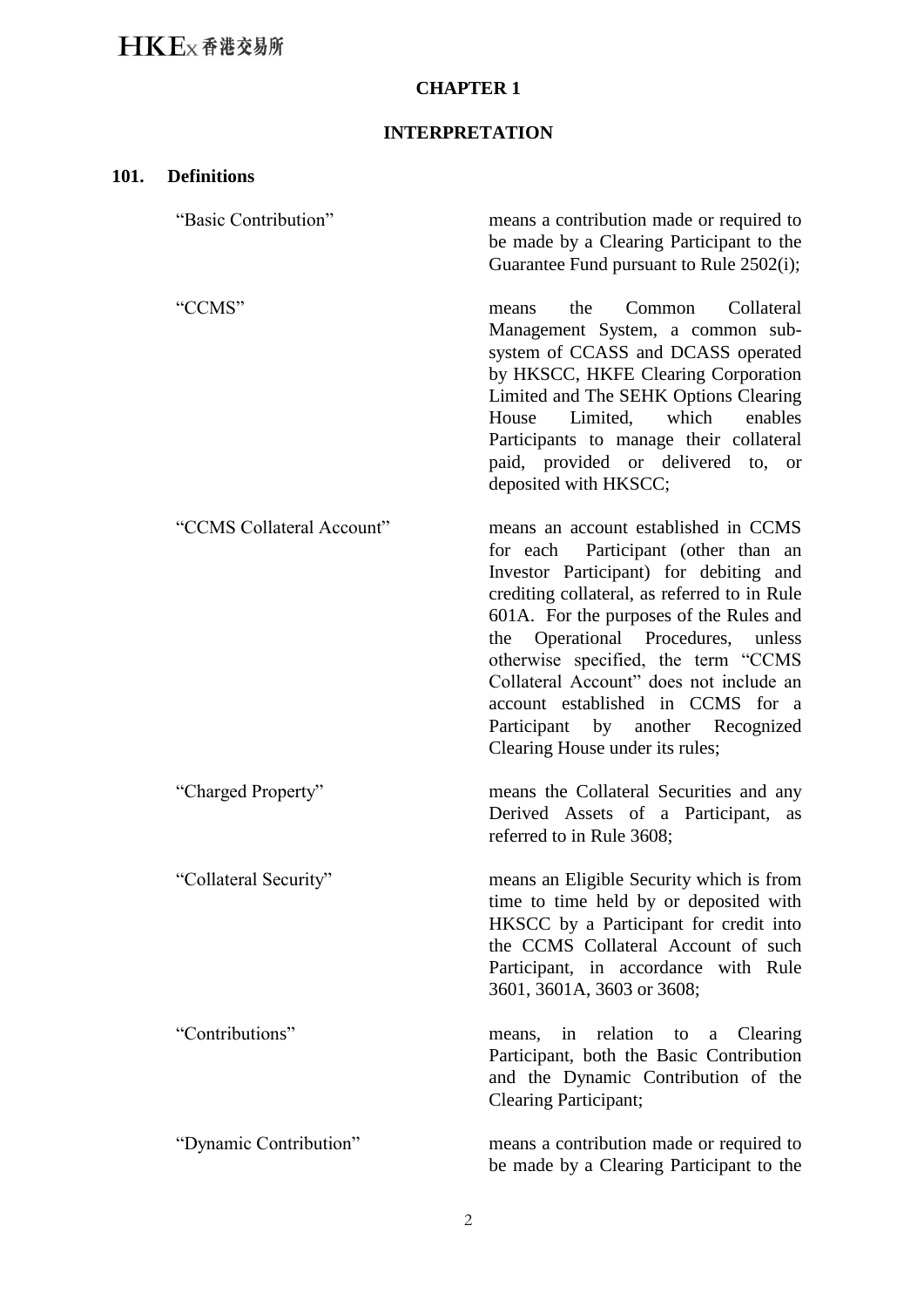"Mark-to-market"

| Guarantee Fund pursuant to Rule |  |  |
|---------------------------------|--|--|
| 2502(ii);                       |  |  |

"Dynamic Contribution Credit" means a credit limit in respect of Dynamic Contribution that may be allowed to each Clearing Participant, as referred to in Rule 2502;

"Margin" means an amount determined by HKSCC as required to be provided by a Clearing Participant or Clearing Agency Participant pursuant to Rule 3601A;

"Margin Credit" means a credit limit in respect of Margin that may be allowed to each Clearing Participant or Clearing Agency Participant, as referred to in Section 10.10A of the Operational Procedures;

"Margining Position" means the Mark-to-market value of the unsettled stock position of a Clearing Participant or Clearing Agency Participant under the CNS System, as determined by HKSCC for computation of Margin;

"Mark" means an amount required to be provided by a Clearing Participant or a Clearing Agency Participant to HKSCC pursuant to Rule 3601;

> means the evaluation of the extent, in money terms, to which the value of an unsettled position in Eligible Securities of a Clearing Participant or a Clearing Agency Participant has changed, in accordance with Rule 3601;

"Relevant Clearing Participant" means, in relation to a Relevant Event, a Participant which participates in CCASS as a Clearing Participant on the date of occurrence of the Relevant Event, notwithstanding the subsequent cessation of its participation in CCASS of a Clearing Participant for whatever reason. For the purposes of the Rules and the Operational Procedures, unless otherwise specified, the term "Relevant Clearing Participant" includes the Clearing Participant in default (if applicable);

3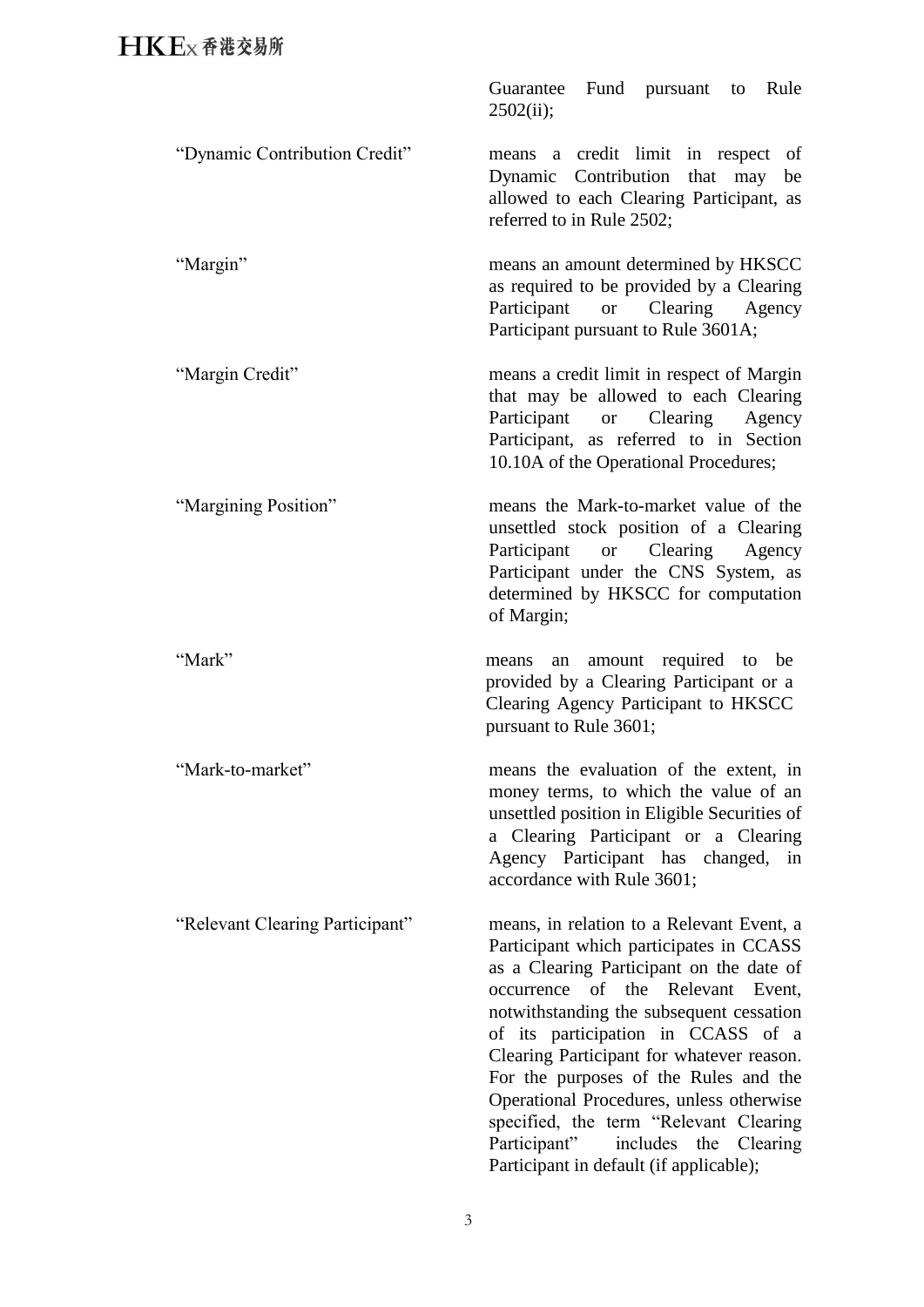"Relevant Event" means an event or circumstances, including but not limited to an Event of Default, which results in or, in the opinion of HKSCC, may result in payments out of the Guarantee Fund under Rule 2507 to satisfy the obligations and liabilities of HKSCC referred to in Rule 2506;

"Specific Cash Collateral" means cash in the relevant Eligible Currency which is from time to time provided by a Participant to HKSCC in accordance with Rule 3601 or 3601A;

### **CHAPTER 3 ADMISSION OF PARTICIPANTS**

### **303. Criteria for admission**

In the case of an application to become a Direct Clearing Participant, the applicant must:-

(iii) undertake, if its application is successful, to sign a Participant Agreement; to pay to HKSCC as provided in the Participant Agreement an admission fee of HK\$50,000 in respect of each Stock Exchange Trading Right held by the applicant (or such other amount as may be specified by HKSCC from time to time); to pay to HKSCC its Basic Contribution and Dynamic Contribution in accordance with the Rules; to arrange indemnity insurance in a form acceptable to or as prescribed by HKSCC; and to provide, if required, assurances acceptable to HKSCC in respect of its obligations to HKSCC as a result of its participation in CCASS, including, but not limited to, liabilities for defective Eligible Securities deposited by it into CCASS, such assurances to be in the form of insurance, a guarantee from a bank or in such other form as shall be acceptable to HKSCC; and to procure the agreement of its Designated Bank to comply with the requirements of HKSCC for CCASS money settlement purposes.

In the case of an application to become a General Clearing Participant, the applicant must: -

(v) undertake, if its application is successful, to sign a Participant Agreement; to pay to HKSCC as provided in the Participant Agreement an admission fee of HK\$50,000 or HK\$50,000 in respect of each Stock Exchange Trading Right held by the applicant (if applicable) whichever is the higher (or such other amount as may be specified by HKSCC from time to time); to pay to HKSCC its Basic Contribution and Dynamic Contribution in accordance with the Rules; to arrange indemnity insurance in a form acceptable to or as prescribed by HKSCC; and to provide, if required, assurances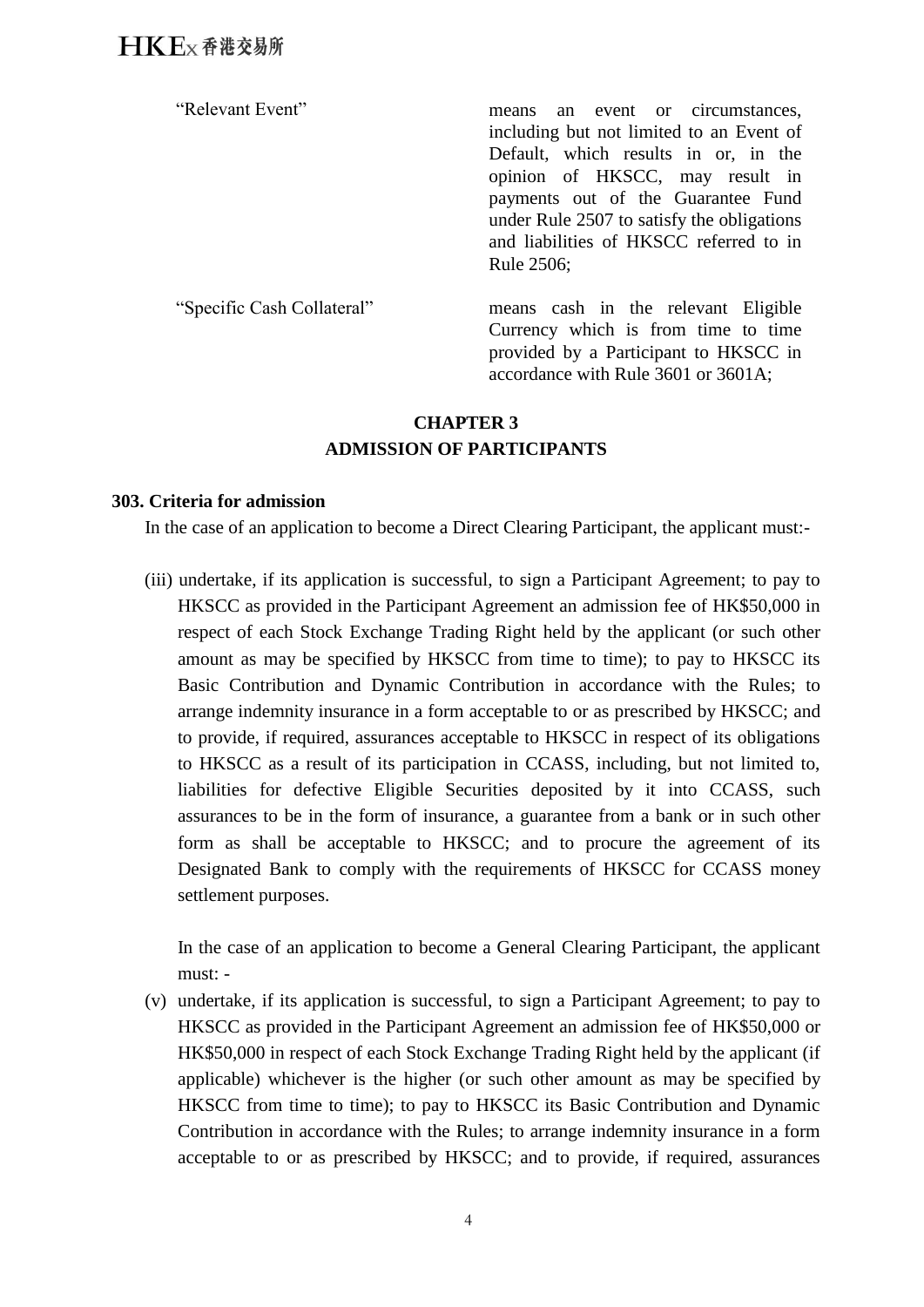acceptable to HKSCC in respect of its obligations to HKSCC as a result of its participation in CCASS, including, but not limited to, liabilities for defective Eligible Securities deposited by it into CCASS, such assurances to be in the form of insurance, a guarantee from a bank or in such other form as shall be acceptable to HKSCC; and to procure the agreement of its Designated Bank to comply with the requirements of HKSCC for CCASS money settlement purposes.

### **CHAPTER 5**

### **ELIGIBLE SECURITIES AND ELIGIBLE CURRENCIES**

### **504. Acceptance of Eligible Securities as Collateral Security**

HKSCC shall have absolute discretion to accept or refuse for credit to any CCMS Collateral Account an Eligible Security from a Participant as Collateral Security (i) for the discharge and satisfaction of any Marks, Margin and Collateral obligations of such Participant, (ii) for the discharge and satisfaction of all other obligations and liabilities (actual or contingent) of such Participant to HKSCC arising directly in connection with HKSCC ensuring the settlement of Market Contracts to which such Participant is a party, (iii) for the discharge and satisfaction of all liabilities (actual or contingent) of the Participant to HKSCC arising from a loss of or defects affecting Eligible Securities pursuant to Rule 812, Rule 813, Rule 814 and Rule 815 and (iv) for the discharge and satisfaction of all other obligations (actual or contingent) of such Participant to HKSCC.

HKSCC shall also have absolute discretion to accept or refuse for credit to any CCMS Collateral Account an Eligible Security from a Clearing Participant or Clearing Agency Participant as Collateral Security for HKSCC's (i) waiver in computation of Marks required from the Participant; and (ii) reduction of Margining Position of the Participant for computation of Margin required from the Participant.

### **CHAPTER 6**

### **STOCK ACCOUNTS AND CCMS COLLATERAL ACCOUNTS**

### **604. Right to invest**

Without prejudice to any other rights of HKSCC in respect of the amounts standing to the credit of any CCMS Collateral Account established for a Participant, HKSCC may invest such amounts or any part thereof in such manner and to such extent as HKSCC considers expedient and financially prudent. For the avoidance of doubt, any obligation of HKSCC to pay the Participant the remaining balance of such amounts after satisfaction of all obligations and liabilities of the Participant to HKSCC and any interest or cost HKSCC may allow and/or charge to the Participant on such amounts in accordance with the Rules and the Operational Procedures shall not be affected by any gain or loss arising from the investment activities. Any such gain or loss is for HKSCC.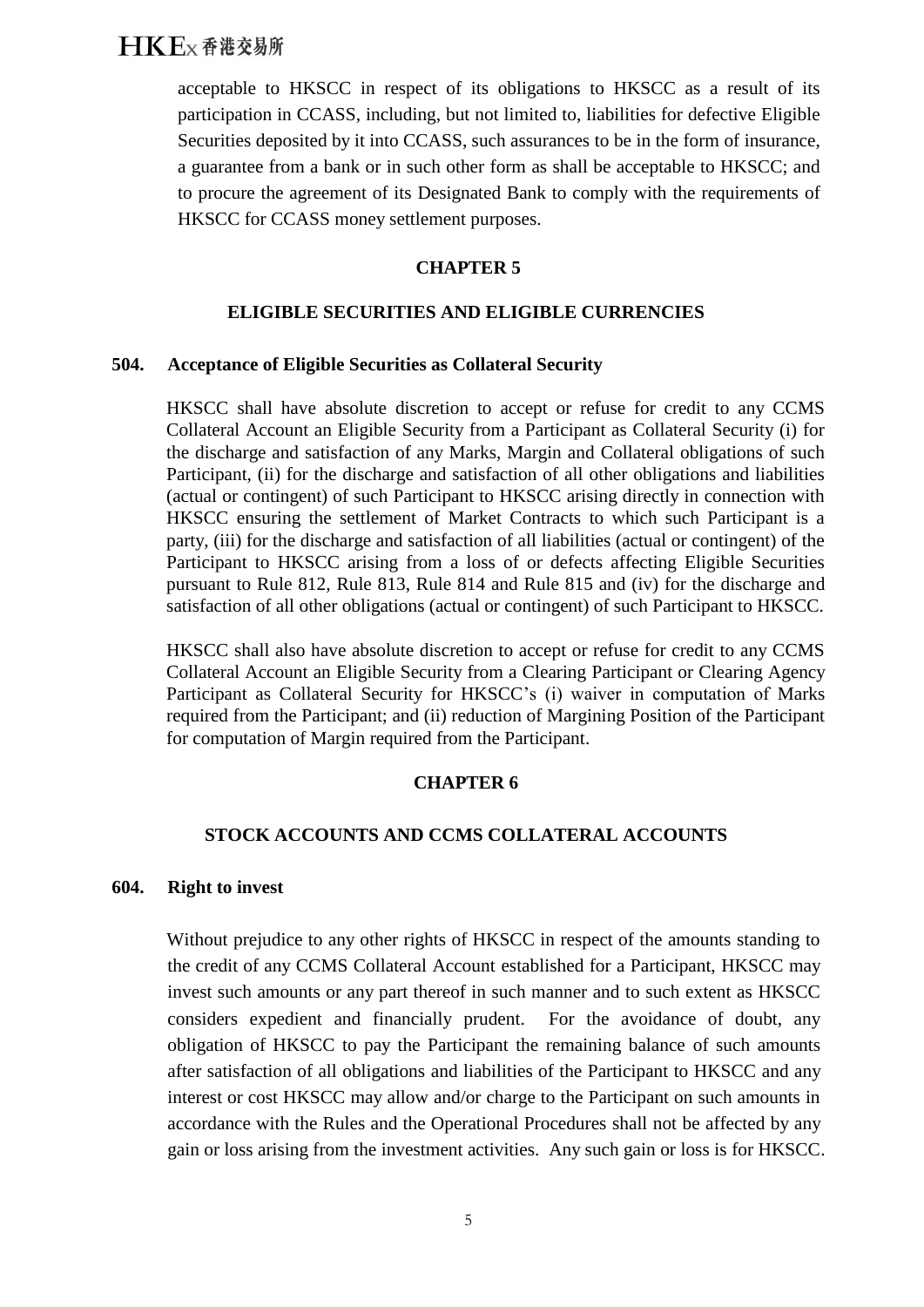### **CHAPTER 12A**

### **FOREIGN EXCHANGE SERVICES**

#### **12A14. Collateral**

Without prejudice to any other provisions of the Rules, HKSCC shall be entitled from time to time to require a TSF CCASS Participant which is (pursuant to Rule 901(ia)) a party to a TSF FX Transaction or (pursuant to Rule 12A12) a party to a Stock Release FX Transaction to pay to it forthwith on demand a cash sum of such amount as HKSCC shall consider appropriate as Collateral to be used by HKSCC as collateral for the TSF CCASS Participant's obligations and liabilities under a TSF FX Transaction or a Stock Release FX Transaction or to be applied in or towards the satisfaction of such obligations and liabilities, the payment of any sums or expenses incurred by HKSCC in respect of such TSF FX Transaction or Stock Release FX Transaction (including fees arising from a reversal of any transactions) or the payment of any fees or penalties due to or imposed by HKSCC from time to time.

Where Collateral is paid to HKSCC under this Rule, HKSCC shall have the right to apply all or part of the Collateral at any time without prior notice being given to a TSF CCASS Participant in or towards satisfaction or payment of the obligations and liabilities (actual or contingent) of such Participant as referred to above, and the only obligation of HKSCC in respect of such Collateral received shall be to pay the TSF CCASS Participant an amount equal to the balance remaining after satisfaction of all such obligations and liabilities.

A TSF CCASS Participant providing Collateral to HKSCC under this Rule represents and warrants to HKSCC that it has title and authority to provide such Collateral to HKSCC free from all encumbrances and third party rights of any nature whatsoever; and shall not create or permit to subsist any encumbrance over all or any part of the Collateral.

#### **CHAPTER 14**

### **STATEMENTS AND REPORTS**

### **1404. Audited accounts of HKSCC**

HKSCC shall furnish Participants (other than Investor Participants) and the Commission with a copy of its audited accounts every year, together with a copy of the audited accounts of the Guarantee Fund.

HKSCC shall furnish Investor Participants with a copy of its annual audited accounts if so requested by the Participant.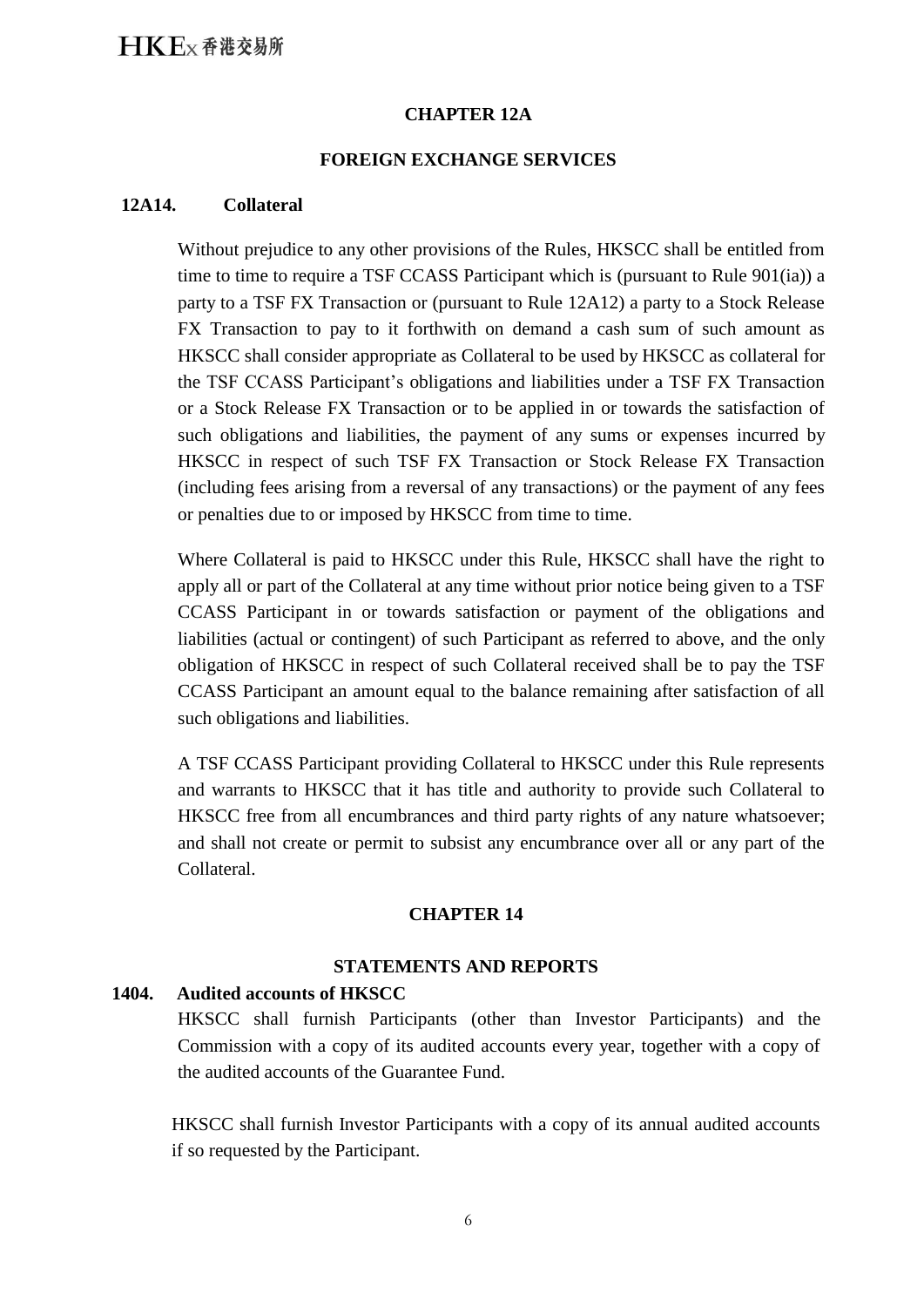### **CHAPTER 20 DISCIPLINARY ACTIONS**

### **2004. Expulsion of Participant**

(iii) A Participant that has been expelled from participation in CCASS shall not have any claim in respect of its Contributions, if any, to the Guarantee Fund and/or any other fees paid to HKSCC except as provided for in the Rules.

### **CHAPTER 22 TERMINATION OF PARTICIPATION**

### **2202. Forthwith termination by HKSCC**

Without prejudice to any other rights HKSCC may have and notwithstanding anything to the contrary in the Rules, HKSCC may terminate the participation in CCASS of a Participant forthwith by notice: -

(vii) in the event that an Event of Default as referred to in Rule 3701 has occurred in respect of a Clearing Participant, including a failure to provide or replenish its Basic Contribution or Dynamic Contribution, or a failure to provide additional amounts as Basic Contribution or Dynamic Contribution in respect of any pending applications thereof pursuant to Rule 2508 or Rule 2509; or

### **2204. Consequences of termination**

Within six months of the termination of participation in CCASS of a Participant, or as soon thereafter as is practicable, HKSCC shall, subject as otherwise provided in the Rules, cause to be returned to, or make available for collection by, the Participant all property or assets held by HKSCC for the Participant provided always that HKSCC shall have the right (without affecting any other rights it may have):-

- (i) to set off amounts due or which may become due to HKSCC from the Participant, if applicable; and/or
- (ii) to retain property or assets (but not Eligible Securities in the Stock Segregated Accounts of the Participant other than Derived Assets credited into the Entitlement Account of the Participant) or to refrain from arranging for the determination or cancellation of (as well as to require the provision of) insurance, assurances, guarantees, indemnities, to provide in full for the fulfilment of the Participant's obligations and liabilities, actual or contingent, to HKSCC.

The termination of participation in CCASS of a Participant will not affect any rights or liabilities of the Participant arising out of matters which have taken place prior thereto and for the purpose of settlement of any such rights or liabilities of the Participant, HKSCC may continue to treat the Participant as a Participant.

Any provision which expressly or by implication is intended to come into or continue in force on or after termination of a Participant's participation in CCASS shall remain in full force and effect and binding on the Participant.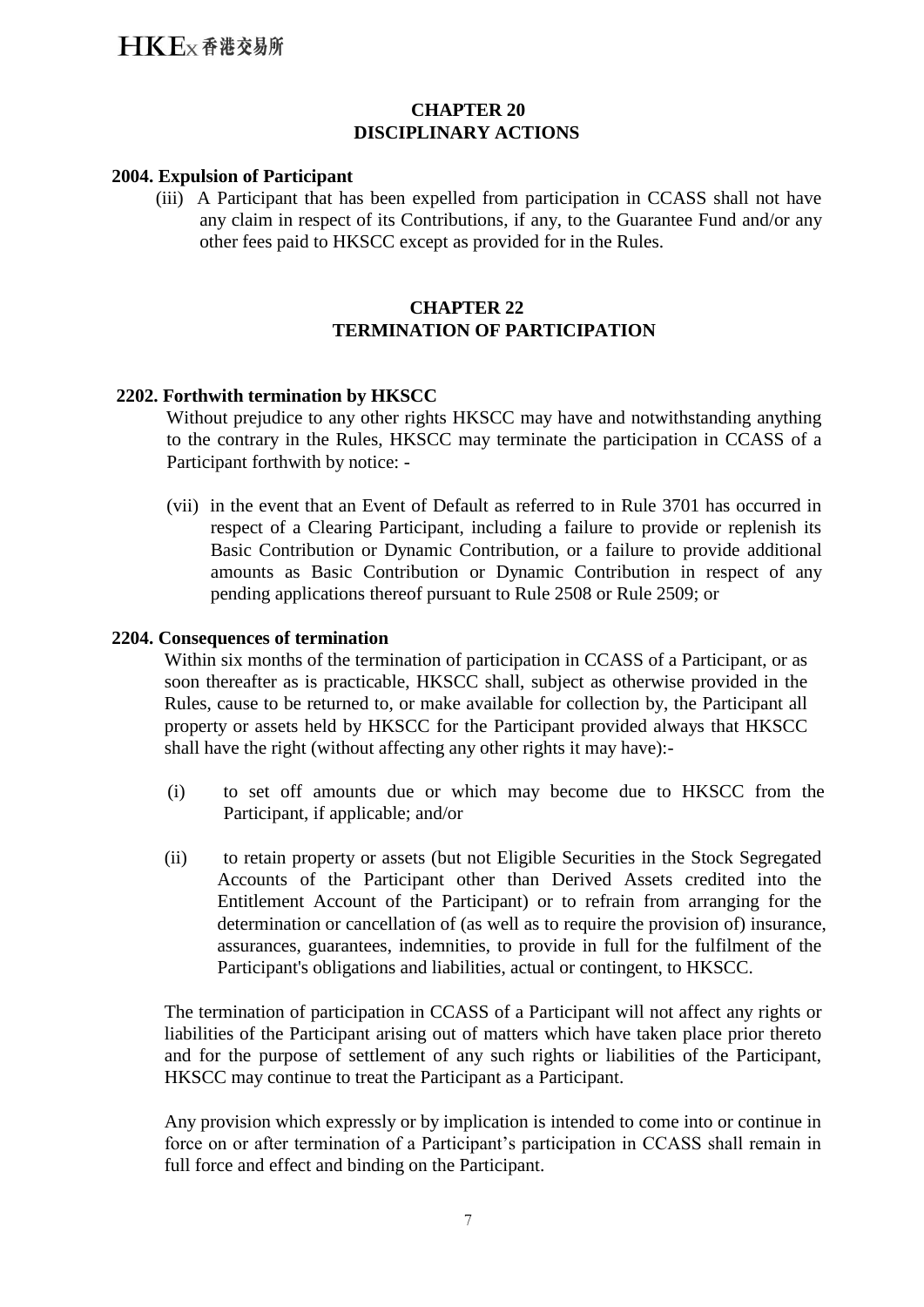Notwithstanding anything contained in the Rules, a Clearing Participant's obligations as a Relevant Clearing Participant shall survive the termination of the Clearing Participant's participation in CCASS. Without prejudice to any other rights of HKSCC, HKSCC shall be entitled to treat such Clearing Participant whose participation in CCASS has been terminated as a Relevant Clearing Participant for the purposes of Rules 2507, 2507A, 2508 and 2509, and all matters arising therefrom or in relation thereto so as to give full force and effect to the Rules. Such Clearing Participant shall remain bound by those provisions and the related provisions as if the termination of its participation had not been effected.

### **CHAPTER 25 GUARANTEE FUND**

### **2501. Establishment of Guarantee Fund**

HKSCC has established, in accordance with the Rules, a fund called the Guarantee Fund. The Guarantee Fund shall only be used in accordance with the Rules.

HKSCC may apply any amounts standing to the credit of the Guarantee Fund as a shortterm source of liquid funds to meet any immediate obligations arising out of Market Contracts and/or pursuant to Rules 813, 814, 815 and 816.

### **2502. Contributions by Clearing Participants**

Each Clearing Participant shall pay to HKSCC the Basic Contribution and the Dynamic Contribution, being two types of contributions to the Guarantee Fund, in accordance with the Rules. HKSCC shall credit the Basic Contributions and Dynamic Contributions by Clearing Participants to the Guarantee Fund.

(i) Basic Contribution

Subject to this Rule, Rule 2508 and Rule 2509, the amount of Basic Contribution from time to time required to be made by each Clearing Participant shall be determined by reference to and shall be subject to such adjustments as are provided in the Operational Procedures.

The minimum amount of Basic Contribution to be made by each DCP shall be HK\$50,000 or HK\$50,000 in respect of each Stock Exchange Trading Right held by such DCP in the Exchange, whichever is the higher. The minimum amount of Basic Contribution to be made by each GCP shall be HK\$150,000 or the aggregate of HK\$50,000 in respect of each Stock Exchange Trading Right held by it and HK\$50,000 in respect of each NCP with whom such GCP has entered into a Clearing Agreement, whichever is the higher. The minimum amount of Basic Contribution to be made by each Clearing Participant shall be made in cash. HKSCC may from time to time specify such other amount as the minimum amount of Basic Contribution by each Clearing Participant.

The size of the aggregate Basic Contributions required from all Clearing Participants shall generally be not less than HK\$100,000,000 provided that HKSCC reserves the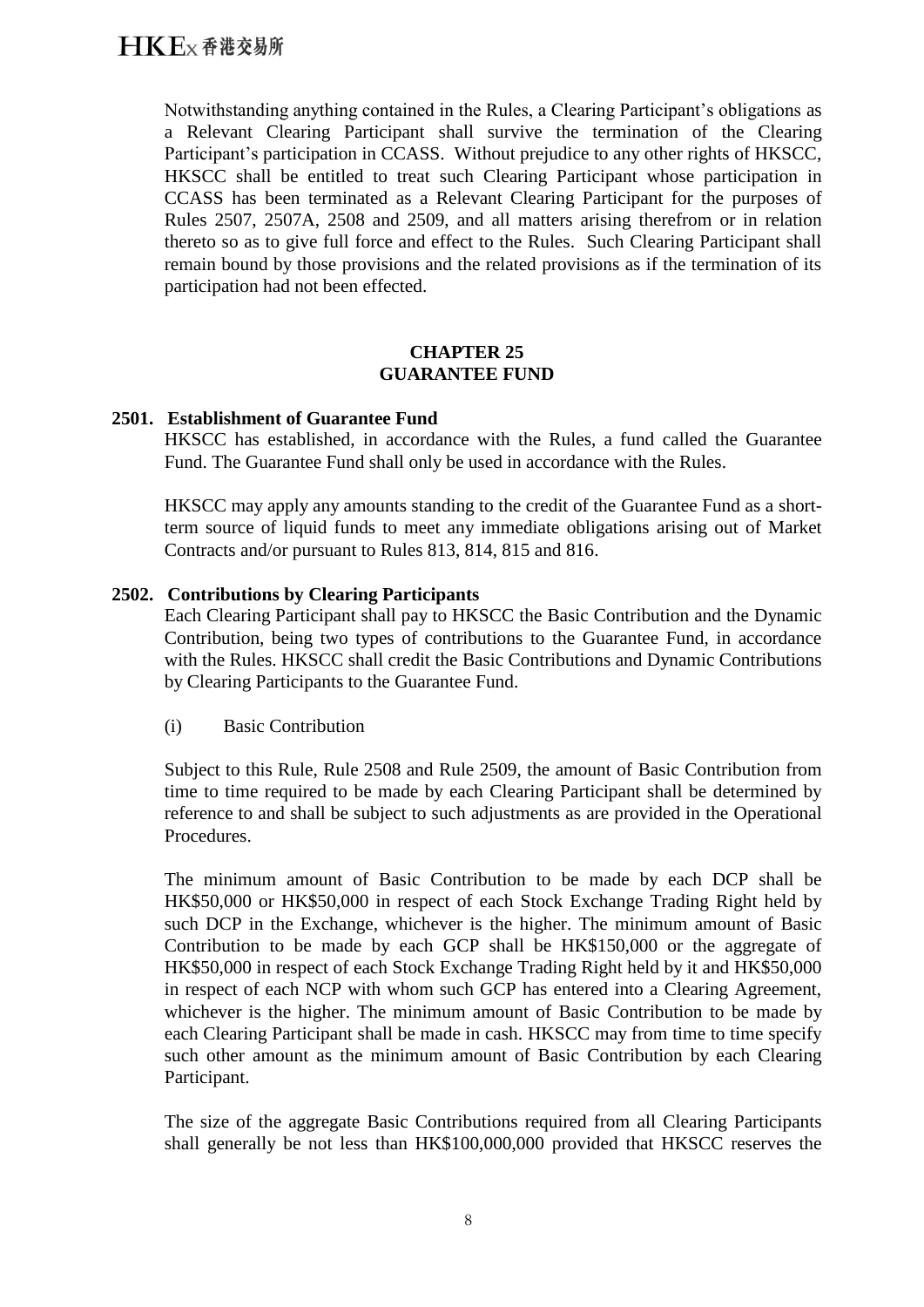right to determine from time to time the required size of the aggregate Basic Contributions.

### (ii) Dynamic Contribution

There is no minimum amount of Dynamic Contribution required to be made by each Clearing Participant or minimum size of the aggregate Dynamic Contributions by all Clearing Participants. Subject to this Rule, Rule 2507A, Rule 2508 and Rule 2509, the amount of the Dynamic Contribution from time to time required to be made by each Clearing Participant shall be determined by reference to and shall be subject to such adjustments as are provided in the Operational Procedures or as HKSCC may from time to time prescribe.

Each Clearing Participant may be allowed a Dynamic Contribution Credit, up to such limit as HKSCC may from time to time determine in its absolute discretion. For the avoidance of doubt, such limit may be determined by HKSCC on an individual Clearing Participant basis. The Dynamic Contribution Credit shall only be utilized for the purpose of reducing the amount of Dynamic Contribution payable by a Clearing Participant to HKSCC in the manner as provided in the Operational Procedures. The amount of Dynamic Contribution Credit utilized by a Clearing Participant may be applied by HKSCC towards satisfaction of a Clearing Participant's share of obligations and liabilities in accordance with Rule 2507A.

The arrangement of allowing a Dynamic Contribution Credit to each Clearing Participant is put in place by HKSCC with the financial support of HKEx. Neither HKEx nor HKSCC shall be required to make any actual payment to a Clearing Participant at any time in respect of the whole or any part of the Dynamic Contribution Credit that has been utilized and/or applied as above mentioned.

Unless otherwise determined by HKSCC, where the whole or any part of the amount of Dynamic Contribution Credit utilized by a Clearing Participant is applied by HKSCC towards satisfaction of the Clearing Participant's (as the Relevant Clearing Participant's) share of the remaining obligations and liabilities pursuant to Rule 2507A, the Dynamic Contribution Credit to be allowed to the Clearing Participant thereafter will correspondingly be reduced by the amount applied. Unless otherwise determined by HKSCC, such reduction of Dynamic Contribution Credit follows the Clearing Participant even on its re-admission as a Clearing Participant after cessation of its existing participation in CCASS of Clearing Participant for any reason.

### **2503. Form of Contributions**

(i) Basic Contributions in excess of the minimum amount of Basic Contribution required under Rule 2502 and (ii) Dynamic Contributions may be provided by Clearing Participants in cash in Hong Kong dollars or in any other currency prescribed by HKSCC from time to time or by way of bank guarantees or in such other form as may be acceptable to HKSCC. The use of bank guarantee by a Clearing Participant shall be subject to the prior approval of HKSCC and the Clearing Participant shall be liable for all disbursements and expenses that may be incurred by HKSCC in respect of or incidental to the acceptance, expiry and early termination of any bank guarantee that may be provided by the Clearing Participant. The bank guarantee shall be in the form prescribed by HKSCC and issued by a bank acceptable to HKSCC from time to time.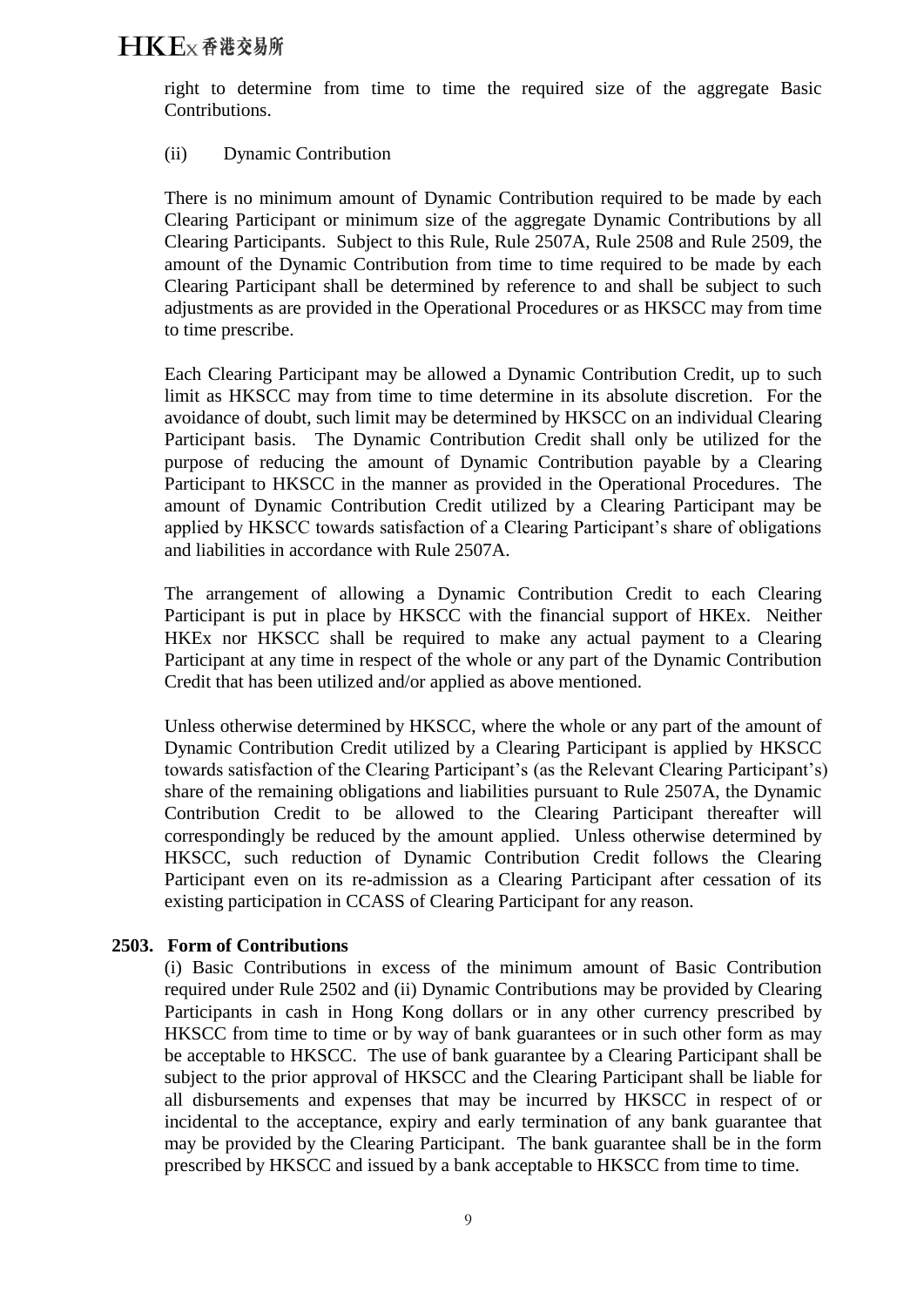Where applicable, a Clearing Participant providing Basic Contribution and/or Dynamic Contribution shall be deemed to represent and warrant in favour of HKSCC that it has title to and authority over such Contributions, free from all liens, charges, encumbrances, equities and other third party rights of any nature whatsoever.

### **2504. Additional resources to Guarantee Fund**

HKSCC may from time to time establish such additional arrangements, including but without limitation, bank facilities and policies of insurance, as it may from time to time consider appropriate for the purposes of providing additional resources to the Guarantee Fund. Such arrangements may be terminated by HKSCC from time to time at its discretion.

The costs and expenses incurred in establishing, maintaining, managing, administering and terminating such arrangements shall from time to time be paid out of the Guarantee Fund and/or the interest or other sums accruing to the assets of the Guarantee Fund. Further, HKSCC may require Clearing Participants to reimburse it in respect of such costs and expenses, pro-rata to their respective Contributions required under Rule 2502 or in such other manner as HKSCC considers fair and appropriate.

HKSCC may from time to time appropriate any of its resources to the Guarantee Fund and may, from time to time, with the approval of the Risk Management Committee, in respect of the amounts representing such resources so appropriated which are surplus to the requirements of the Guarantee Fund, appropriate such amounts out of the Guarantee Fund, either temporarily or permanently.

For the avoidance of doubt, the Dynamic Contribution Credit and Margin Credit arrangements put in place by HKSCC are not (i) additional arrangements for the purposes of providing additional resources to the Guarantee Fund; or (ii) appropriation of HKSCC resources to the Guarantee Fund.

### **2505. Investment of assets of Guarantee Fund**

Without prejudice to any other rights of HKSCC in respect of the Guarantee Fund, HKSCC may invest the assets and resources of the Guarantee Fund or any part thereof in such manner and to such extent as shall be approved by the Risk Management Committee. Any gain or loss arising from the investment activities is for the Guarantee Fund.

Interest or any other sums accruing to the assets of the Guarantee Fund shall, unless otherwise provided in the Rules, be appropriated by HKSCC to the Guarantee Fund. Interest at negative rates on or other sums chargeable in respect of the assets of the Guarantee Fund will be charged by HKSCC to the Guarantee Fund and paid out of the Guarantee Fund unless otherwise provided.

For the avoidance of doubt, any obligation of HKSCC to redeliver Basic Contribution and Dynamic Contribution to a Clearing Participant and any interest on or other sums accruing to such Contributions HKSCC may pay and/or charge to the Clearing Participant in accordance with the Rules and the Operational Procedures shall not be affected by any gain or loss arising from the investment activities in respect of the assets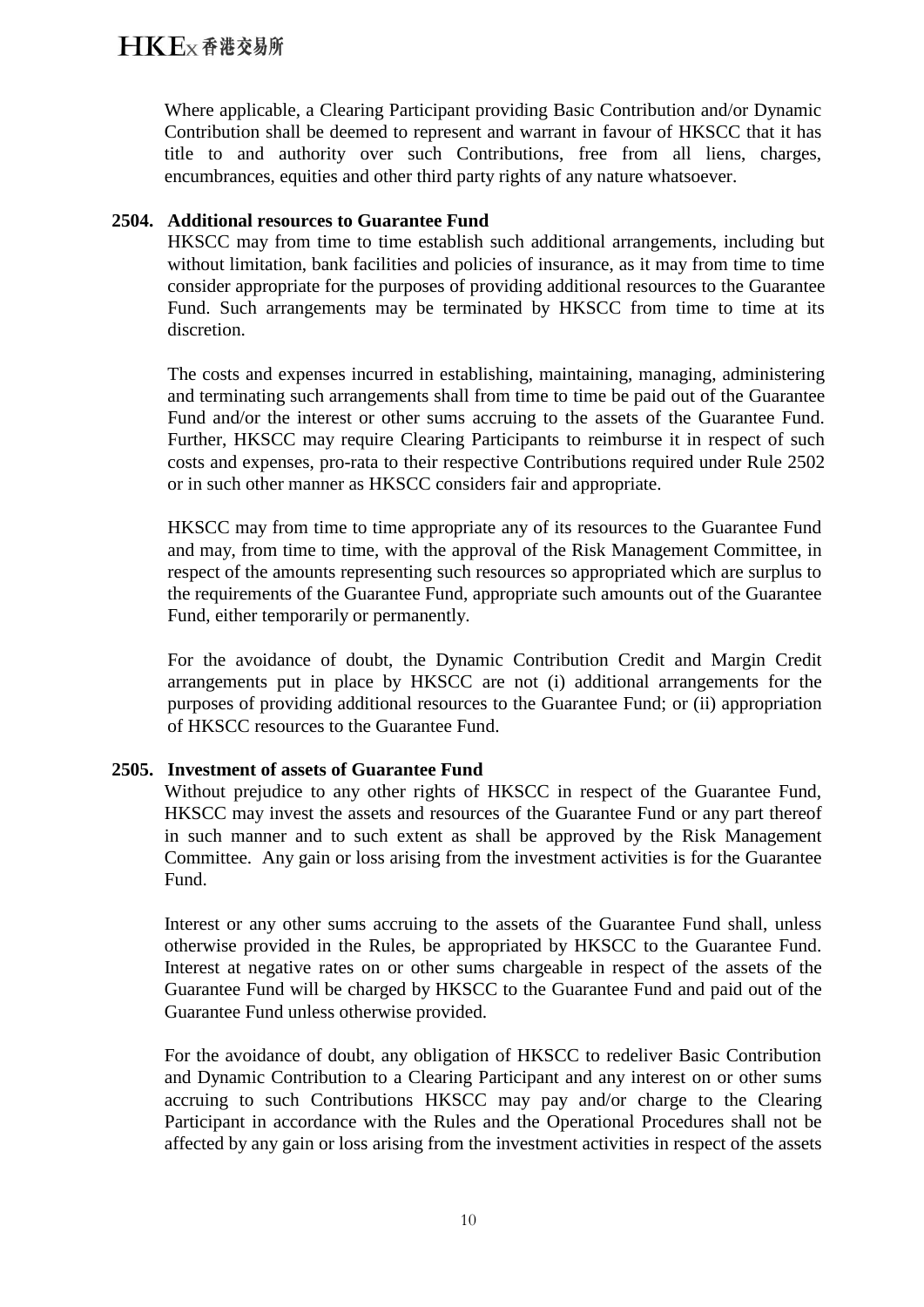and resources of the Guarantee Fund. Any such gain or loss, as mentioned above, is for the Guarantee Fund.

### **2507. Order of application of Guarantee Fund**

Without prejudice to HKSCC's right to draw on other resources available to the Guarantee Fund and subject to the terms of any guarantees, facilities, policies or other assets from time to time forming part of the resources of the Guarantee Fund, payments out of the assets of the Guarantee Fund to satisfy the obligations and liabilities of HKSCC in relation to a Relevant Event shall be in the following order of priority: -

- (i) first, the Basic Contributions and Dynamic Contributions made by the Relevant Clearing Participants in default (if applicable);
- (ii) second, subject to Rule 2507A(ii), interest or any other sums accruing to the assets of the Guarantee Fund and appropriated by HKSCC to the Guarantee Fund;
- (iii) third, resources of HKSCC appropriated to the Guarantee Fund, which have not been appropriated out of the Guarantee Fund;
- (iv) fourth, the Basic Contributions made by all other Relevant Clearing Participants (or all Relevant Clearing Participants if sub-paragraph (i) above is not applicable); and
- (v) fifth, the Dynamic Contributions made by all other Relevant Clearing Participants (or all Relevant Clearing Participants if paragraph (i) above is not applicable).

The application of the Basic Contributions and Dynamic Contributions under paragraphs (iv) and (v) above shall also be subject to Rules 2507A(iii) and (iv) respectively.

Where HKSCC exercises its right to draw on any other resources available to the Guarantee Fund or other assets forming part of the Guarantee Fund, HKSCC may vary the order of priority of payments set forth above by including in it payment out of such other resources or assets, including the proceeds thereof, in such manner as HKSCC considers fair and appropriate. HKSCC shall notify the Relevant Clearing Participants concerned in the case of an application under paragraph (i) of this Rule and shall notify all Relevant Clearing Participants in the case of an application under paragraphs (iv) and/or (v) of this Rule. Such notice to Relevant Clearing Participants of any application is referred to in Rule 2508, Rule 2509 and Section 18.6 of the Operational Procedures as "notice of application".

For the purposes of application of Guarantee Fund under this Rule and all matters arising therefrom or in relation thereto, where a Relevant Clearing Participant whose participation in CCASS as a Clearing Participant has been effectively terminated before the application, HKSCC shall be entitled to treat and apply the Basic Contribution and Dynamic Contribution made by the Relevant Clearing Participant as assets of the Guarantee Fund as if the termination of the Relevant Clearing Participant's participation in CCASS had not occurred.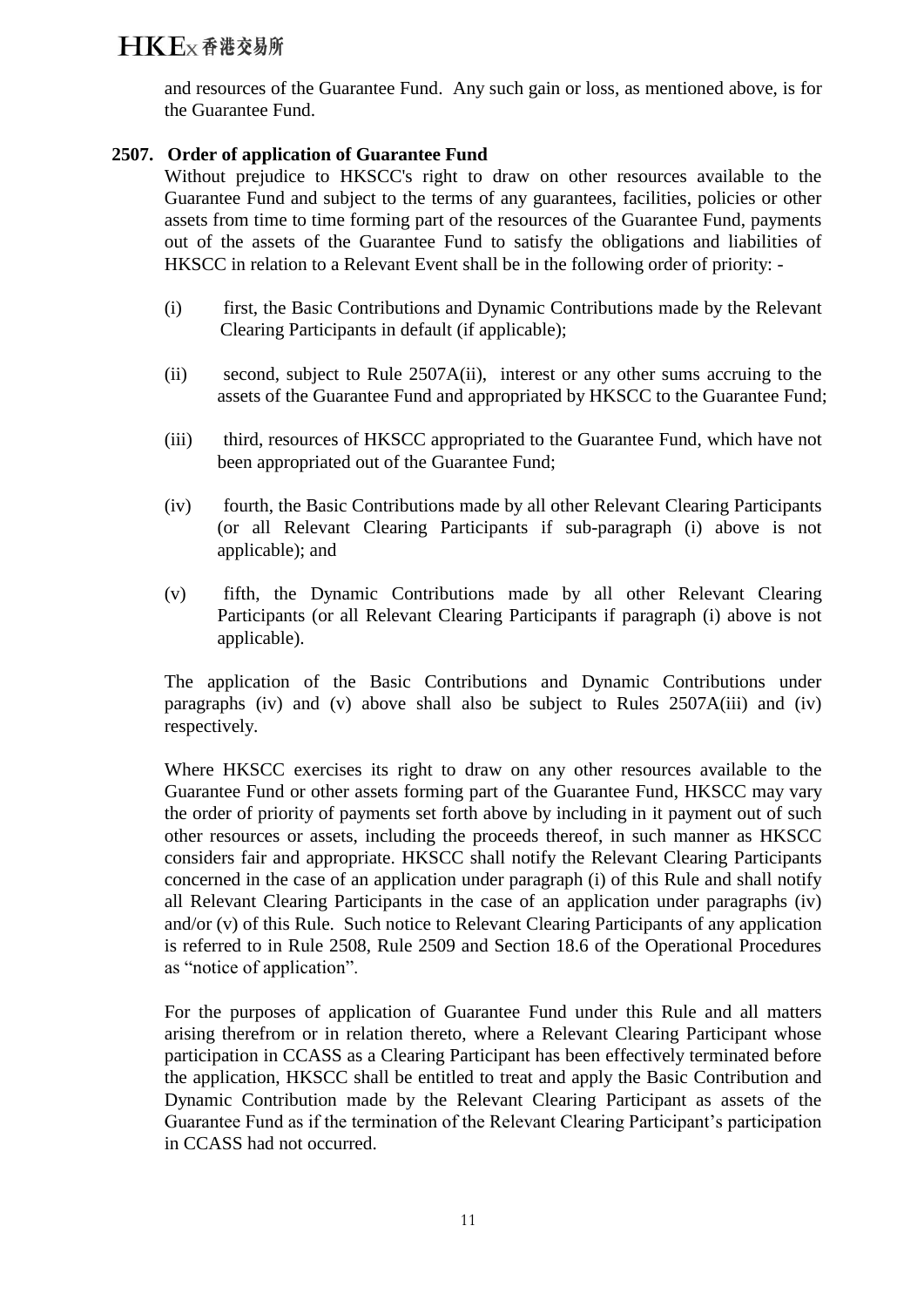For the avoidance of doubt, Relevant Clearing Participants in relation to the Relevant Event do not include (a) Clearing Participants admitted into CCASS after the date of occurrence of the Relevant Event and (b) Clearing Participants whose participation in CCASS had been effectively terminated on or before the date of occurrence of the Relevant Event.

### **2507A.Application of Dynamic Contribution Credit and Margin Credit, etc.**

- (i) In this Rule, "Dynamic Contribution calculated" has the same meaning as referred to in Section 18.2.1 of the Operational Procedures.
- (ii) In the event that there are obligations and liabilities of HKSCC remaining after payment under Rule 2507(i) (if applicable), HKSCC will first apply the amount of Dynamic Contribution Credit and the amount of Margin Credit utilized by the Relevant Clearing Participant in default (if applicable) immediately before the occurrence of the Relevant Event to satisfy the remaining obligations and liabilities, prior to making any further payments out of the Guarantee Fund in accordance with the order set out in Rules  $2507(ii) - (v)$ .

The Margin Credit arrangement, as referred to in Section 10.10A.2 of the Operational Procedures, is put in place by HKSCC with the financial support of HKEx. Neither HKEx nor HKSCC shall be required to make any actual payment to a Clearing Participant in respect of the whole or any part of the Margin Credit that has been utilized as provided in the Operational Procedures and/or applied as mentioned above.

- (iii) The amount of Basic Contribution in respect of each Relevant Clearing Participant to be applied pursuant to Rule 2507(iv) shall be calculated on a prorata basis by reference to the Relevant Clearing Participant's share of the aggregate Basic Contributions made or required to be made by all the Relevant Clearing Participants immediately before the occurrence of the Relevant Event, excluding the Basic Contribution made or required to be made by the Relevant Clearing Participant in default (if applicable).
- (iv) The amount of Dynamic Contribution in respect of each Relevant Clearing Participant to be applied pursuant to Rule  $2507(v)$  shall be determined as follows:-
	- (a) HKSCC will first calculate the Relevant Clearing Participant's share of the remaining obligations and liabilities by reference to the Relevant Clearing Participant's share of the Dynamic Contribution calculated in respect of all the Relevant Clearing Participants immediately before the occurrence of the Relevant Event, excluding the Dynamic Contribution calculated in respect of the Relevant Clearing Participant in default (if applicable).
	- (b) The Relevant Clearing Participant's share of the remaining obligations and liabilities calculated under sub-paragraph (a) above shall be borne by way of the Dynamic Contribution required from the Relevant Clearing Participant and the Dynamic Contribution Credit utilized by the Relevant Clearing Participant on a pro-rata basis, by reference to their respective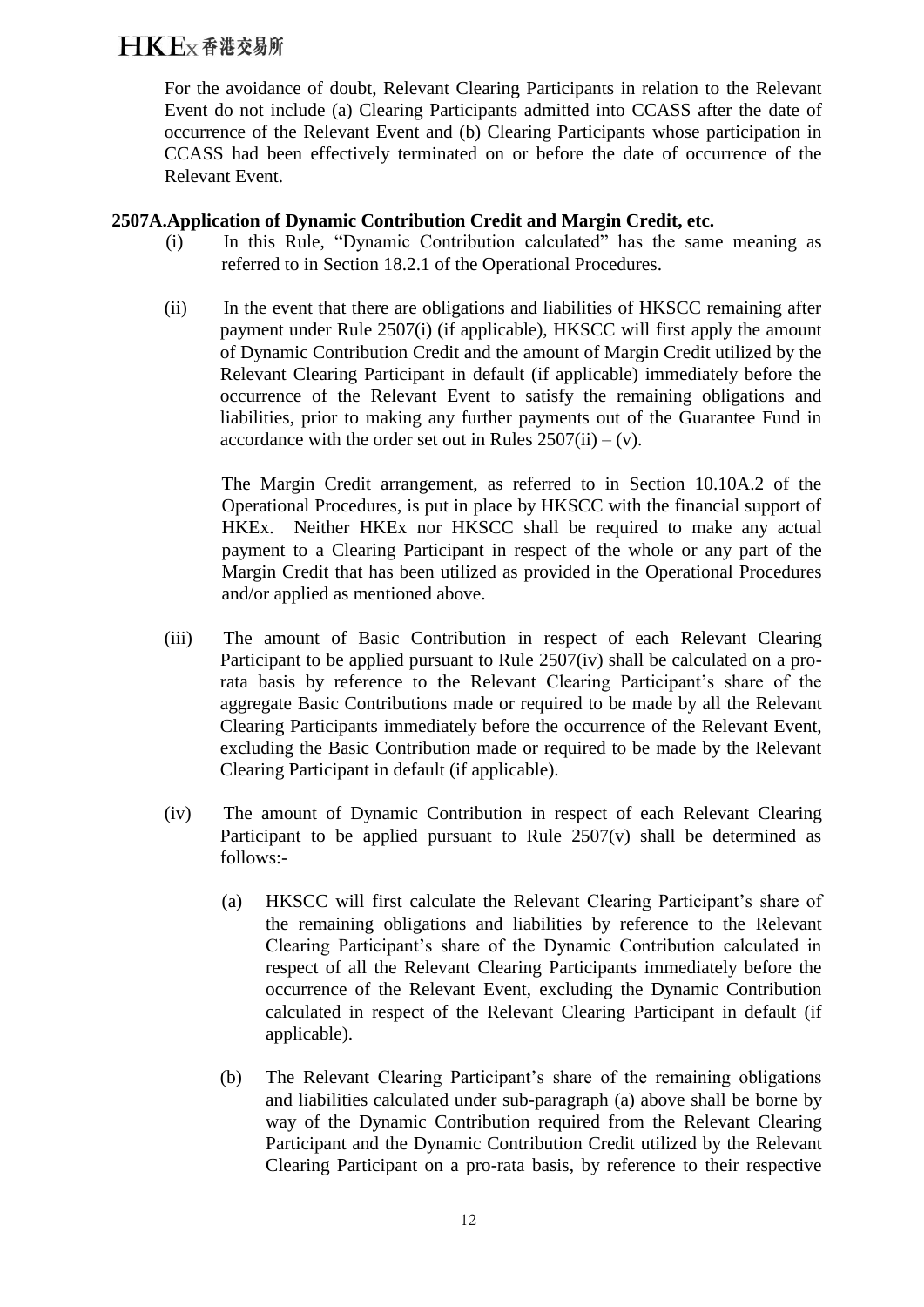proportions in the Dynamic Contribution calculated in respect of the Relevant Clearing Participant immediately before the occurrence of the Relevant Event, provided that the share borne by the Dynamic Contribution Credit utilized shall not exceed the Dynamic Contribution Credit allowed to the Relevant Clearing Participant. Any amount in excess of the Dynamic Contribution Credit allowed to the Relevant Clearing Participant shall be borne by the Relevant Clearing Participant by way of the Dynamic Contribution required from it.

- (c) The amount of Dynamic Contribution made by the Relevant Clearing Participant shall be paid out of the Guarantee Fund pursuant to Rule 2507(v) to satisfy the share of remaining obligations and liabilities borne by the Dynamic Contribution required, as determined under sub-paragraph (b) above. HKSCC will apply the amount of the Dynamic Contribution Credit utilized by the Relevant Clearing Participant to satisfy the share of remaining obligations and liabilities borne by the Dynamic Contribution Credit utilized (up to but not exceeding the amount of Dynamic Contribution Credit allowed to the Relevant Clearing Participant), as determined under sub-paragraph (b) above and subject to paragraph (v) below.
- (v) Where the whole or any part of the amount(s) of Dynamic Contribution Credit utilized and/or Margin Credit utilized is applied to satisfy the remaining obligations and liabilities pursuant to this Rule 2507A, the Relevant Clearing Participant in default (if applicable) shall be liable to repay to HKSCC the relevant amounts and HKSCC shall be entitled to recover the amounts from such Relevant Clearing Participant in default (if applicable), without prejudice to any other rights which HKSCC may have. To the extent that the amount recovered by HKSCC from such Relevant Clearing Participant in default (if applicable) represents the financial support provided by HKEx, HKSCC will pay the amount received by it to HKEx.

### **2508. Replenishment of Contributions**

Whenever the whole or any part of the Basic Contribution and/or Dynamic Contribution of a Relevant Clearing Participant is applied in accordance with Rules 2507 and 2507A, HKSCC shall require the Relevant Clearing Participant to replenish the deficiency of its Basic Contribution and Dynamic Contribution as a result of such application. HKSCC will notify the Relevant Clearing Participant and demand for replenishment of such deficiency of Contributions in the notice of application to the Relevant Clearing Participant. The Relevant Clearing Participant shall replenish the deficiency of Contributions no later than the third Business Day after the date of the notice of application, or within such other time period as may be specified by HKSCC.

For the avoidance of doubt, HKSCC may at any time require a Relevant Clearing Participant to provide additional amounts as its Basic Contribution and/or Dynamic Contribution in respect of any pending applications thereof pursuant to Rules 2507 and 2507A. HKSCC will notify the Relevant Clearing Participant and demand for payment of such additional amounts in a notice to the Relevant Clearing Participant and such notice may be included in the notice of application to the Relevant Clearing Participant.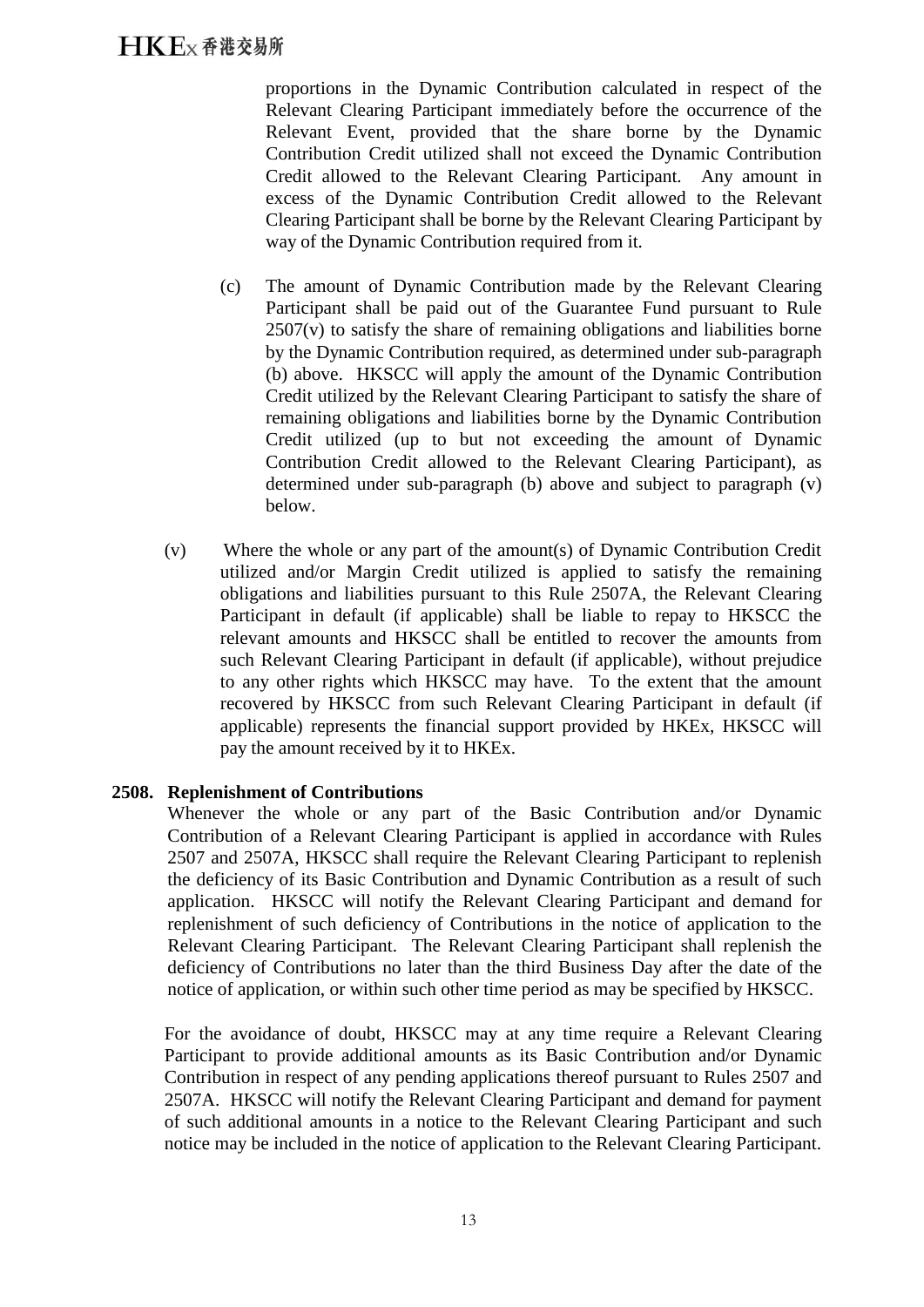The Relevant Clearing Participant shall provide to HKSCC such additional amounts within the time specified by HKSCC.

The replenishment of Contributions and the provision of additional amounts in respect of pending applications by Relevant Clearing Participants under this Rule 2508 must be paid in full by the Relevant Clearing Participant in cash in Hong Kong dollars or in any other currency prescribed by HKSCC from time to time.

The obligations and liabilities of a Relevant Clearing Participant under this Rule shall survive the cessation of the Relevant Clearing Participant's participation in CCASS.

### **2509. Limit on Relevant Clearing Participant's liability to replenish Contributions**

(i) Notwithstanding Rule 2508, unless otherwise approved by the Risk Management Committee and the Commission, if a Relevant Clearing Participant (other than a Relevant Clearing Participant in default) gives a notice of termination of its participation in CCASS of Clearing Participant pursuant to Rule 2203 in response to a notice of application given to it and HKSCC actually receives such notice of termination on a Business Day which is within three Business Days from and excluding the date of the notice of application, such Relevant Clearing Participant's aggregate liability to HKSCC to replenish the deficiency of Contributions and provide additional amounts as Contributions in respect of pending applications pursuant to Rule 2508 shall be limited in the manner prescribed below. For the avoidance of doubt, the obligation of the Relevant Clearing Participant to pay to HKSCC the required Basic Contribution and Dynamic Contribution pursuant to Rule 2502 shall in no way be affected. The giving of notice of termination by a Relevant Clearing Participant pursuant to Rule 2203 hereunder shall be without prejudice to Rule 2202 and, for the avoidance of doubt, without prejudice to HKSCC's right to cease to act for the Relevant Clearing Participant immediately.

Where HKSCC has actually received the notice of termination of participation in CCASS of the Relevant Clearing Participant as mentioned in the preceding paragraph, the aggregate liability of the Relevant Clearing Participant to replenish deficiency of Contributions and to provide additional amounts as Contributions pursuant to notices of application given by HKSCC (a) within the three Business Days immediately preceding the Business Day on which HKSCC actually receives the notice of termination from the Relevant Clearing Participant; and (b) on or after the Business Day HKSCC actually receives such notice of termination shall be limited to an amount which equals to the Relevant Clearing Participant's required Basic Contribution and Dynamic Contribution on the Business Day HKSCC actually receives the notice of termination by the Relevant Clearing Participant, plus two times such amount. For the avoidance of doubt, any replenishment of Contributions and/or provision of additional amounts in respect of pending applications required from the Relevant Clearing Participant pursuant to notices of application given by HKSCC more than three Business Days preceding the Business Day on which HKSCC actually receives the notice of termination from the Relevant Clearing Participant shall be replenished and provided in full by the Relevant Clearing Participant.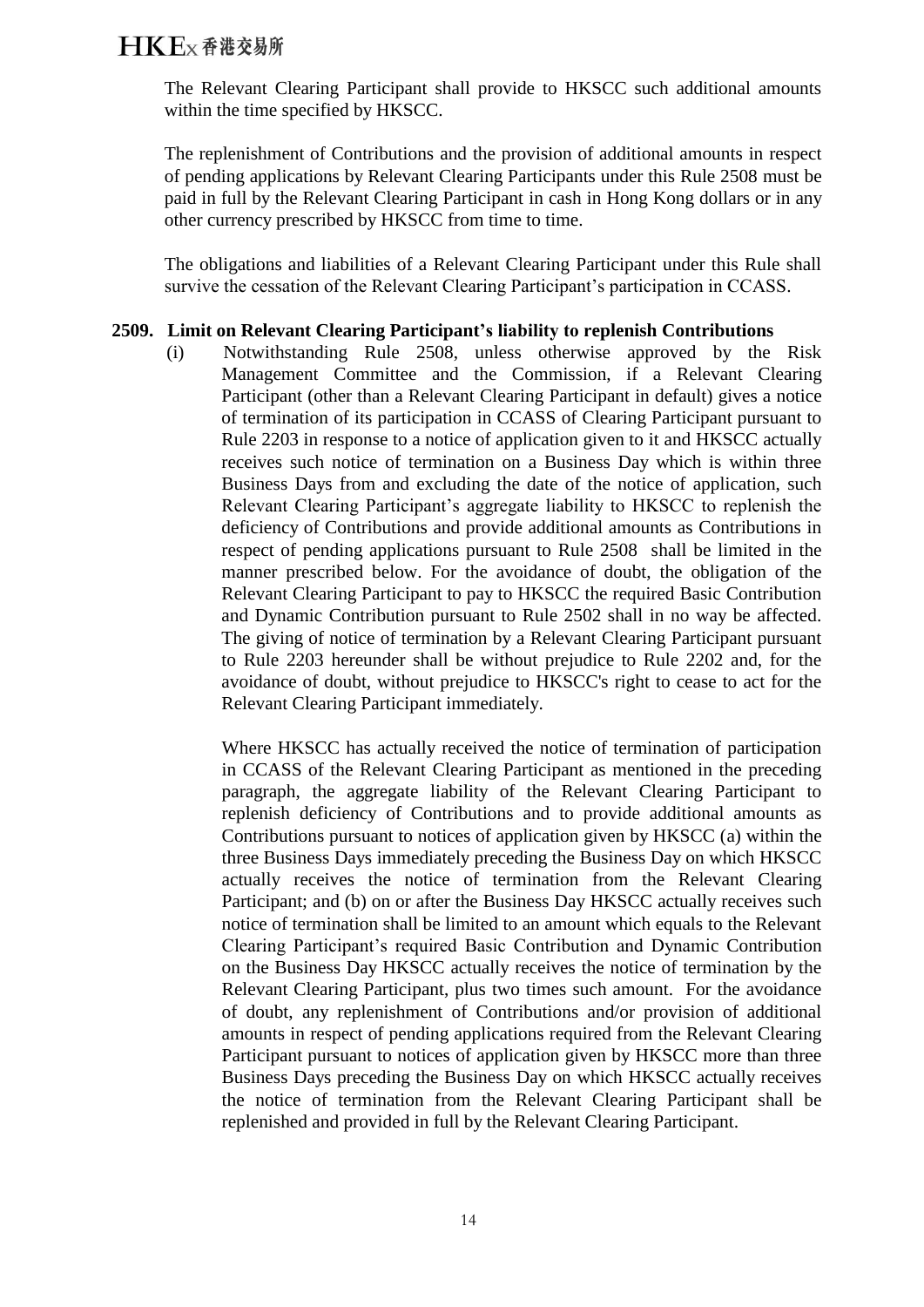- (ii) Where HKSCC received from a Relevant Clearing Participant (other than a Relevant Clearing Participant in default) a notice of termination of its participation in CCASS of Clearing Participant pursuant to Rule 2203 prior to HKSCC giving a notice of application to such Relevant Clearing Participant, the aggregate liability of such Relevant Clearing Participant to replenish deficiency of its Contributions and to provide additional amounts as Contributions pursuant to the notice of application and subsequent notices of application shall be limited to an amount which equals the Relevant Clearing Participant's required Basic Contribution and Dynamic Contribution on the Business Day HKSCC received the notice of termination by the Relevant Clearing Participant, plus two times such amount. For the avoidance of doubt, any replenishment of Contributions and/or provision of additional amounts in respect of pending applications required from the Relevant Clearing Participant pursuant to all other notices of application given by HKSCC shall be replenished and provided in full by the Relevant Clearing Participant. Also for the avoidance of doubt, the obligation of the Relevant Clearing Participant to pay to HKSCC the required Basic Contribution and Dynamic Contribution pursuant to Rule 2502 shall in no way be affected.
- (iii) Where a Relevant Clearing Participant's liability to HKSCC to replenish deficiency of Contributions and provide additional amount as Contributions in respect of pending applications is limited under paragraph (i) or (ii) of this Rule and the maximum limit of liability of such Relevant Clearing Participant has not been reached before the effective termination of the Relevant Clearing Participant's participation in CCASS, the Relevant Clearing Participant's liability to HKSCC to replenish Contributions and provide additional amounts, to the extent of the remaining limit of liability, shall survive the effective termination until the maximum limit of liability is reached. For the avoidance of doubt, the liability of a Relevant Clearing Participant in default shall not be limited.

HKSCC has the right to require a terminating Relevant Clearing Participant to provide an amount which is determined by HKSCC to be adequate to meet the outstanding liability or contingent liability of the Relevant Clearing Participant under Rule 2508, subject to this Rule. The amount shall not exceed the maximum limit of liability applicable to the Relevant Clearing Participant under paragraph (i) or (ii) of this Rule, as the case may be, and the Relevant Clearing Participant shall provide the amount in cash within the time and in the manner as specified by HKSCC.

### **2510. Recovery of sums**

If any amount paid out of the Guarantee Fund pursuant to Rule 2507 or any amount of Dynamic Contribution Credit or Margin Credit utilized and applied to satisfy any obligations and liabilities pursuant to Rule 2507A is subsequently recovered from the Relevant Clearing Participant in default by HKSCC in whole or in part, HKSCC shall, in the absence of any obligation of HKSCC to deal with the amounts so recovered in any other way, deal with the amount so received in accordance with this Rule, having regard to Rules 2507 and 2507A.

The amounts recovered (less any costs and expenses of recovery) may, but need not necessarily, be credited to the Guarantee Fund and repaid to HKSCC. If the amounts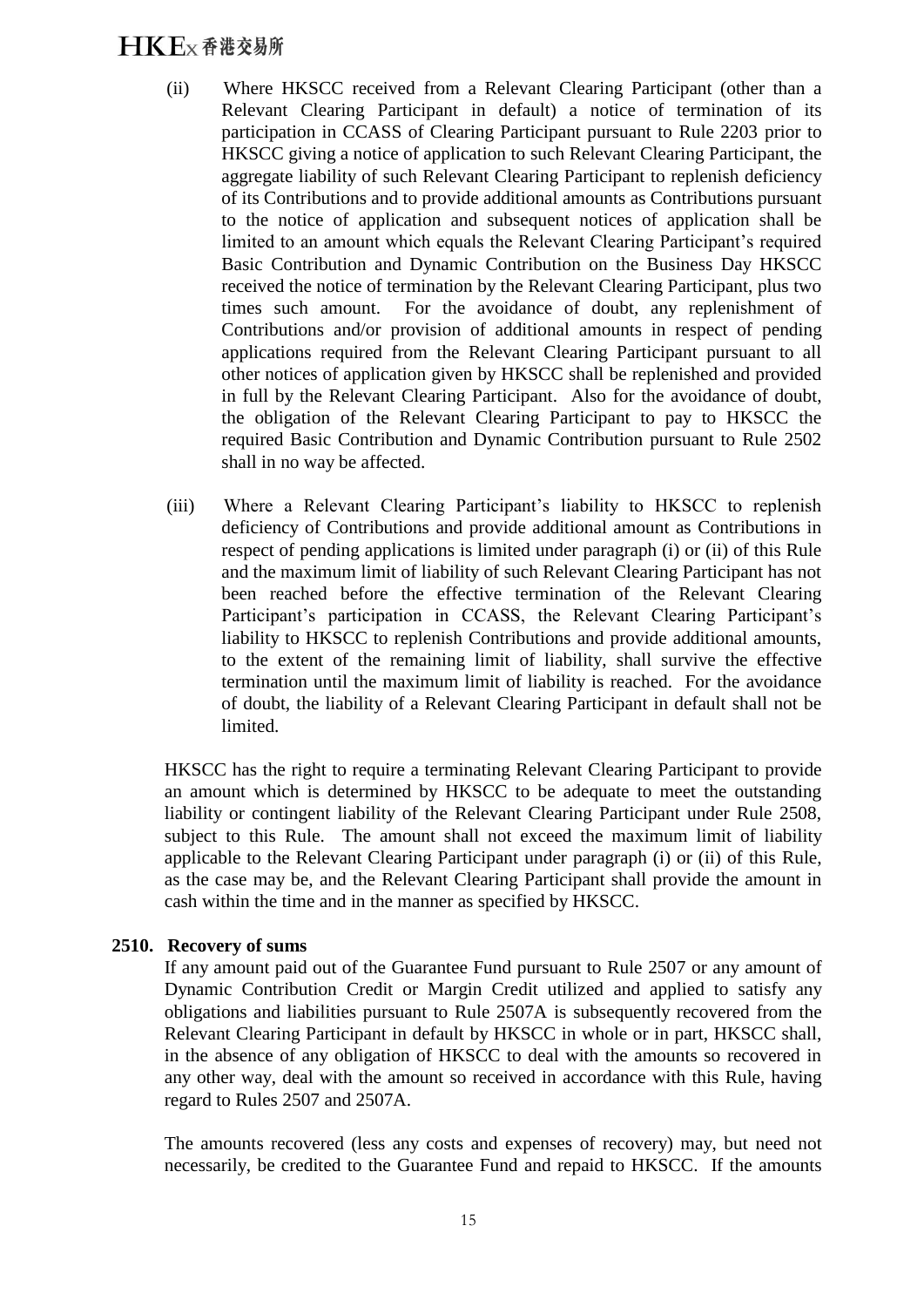recovered are so credited and applied, it will be in the reverse order of priority as that for payments out of the Guarantee Fund and application of Dynamic Contribution Credit utilized and Margin Credit utilized to satisfy obligations and liabilities pursuant to Rules 2507 and 2507A, and where any such payment or application is made on prorata basis, the credit and repayment would be made on the same pro-rata basis.To the extent any amount credited to the Guarantee Fund represents Basic Contribution or Dynamic Contribution made by a Relevant Clearing Participant (other than the Relevant Clearing Participant in default) whose participation in CCASS has been effectively terminated, HKSCC may return such amount to the Relevant Clearing Participant or deal with it in such other manner as HKSCC considers appropriate, without prejudice to any other rights of HKSCC. To the extent that the amount repaid to HKSCC represents the financial support provided by HKEx, HKSCC will pay the relevant amount received by it to HKEx.

It may be a term of any guarantee, bank facility or policy of insurance that recoveries from the Relevant Clearing Participant in default be applied in a particular fashion other than credited to the Guarantee Fund or repaid to HKSCC.

For the avoidance of doubt, a Relevant Clearing Participant in default shall be liable to reimburse HKSCC in full for any amount paid out of the Guarantee Fund and to repay HKSCC in full for any amount of Dynamic Contribution Credit and Margin Credit that has been utilized and applied, as a result of its default.

### **2511. Information on assets and resources of Guarantee Fund**

HKSCC shall maintain a separate record of all amounts standing to the credit of and all guarantees, facilities or policies enuring for the benefit of the Guarantee Fund from time to time. Without prejudice to the aforesaid, HKSCC shall maintain a separate account or separate accounts in respect of the Contributions.

HKSCC shall notify Clearing Participants and the Commission (on an annual basis) of the assets and resources available to the Guarantee Fund.

### **2512. Return of Contributions**

For the avoidance of doubt, once credited to the Guarantee Fund, the Basic Contributions and Dynamic Contributions made by Clearing Participants shall be dealt with in accordance with the Rules and will not be returned to Clearing Participants except in accordance with the Rules.

Six months after the termination of the participation in CCASS of a Clearing Participant, provided that all liabilities of such Clearing Participant to HKSCC at the time of termination, actual and contingent, shall have been satisfied or provided for in full, HKSCC may return to the Clearing Participant the balance of its Basic Contribution and Dynamic Contribution (taking into account any pending and previous applications of the Guarantee Fund at the time of such termination and, if applicable, the extent of liability or the remaining limit of liability to replenish and provide additional amounts under Rule 2509). In the case of a Relevant Clearing Participant, HKSCC shall have the right (without prejudice to any other rights it may have) to retain, and not to return, such Contributions or any part thereof as cover for any contingent liability of the Relevant Clearing Participant under Rules 2507, 2507A, 2508 and 2509.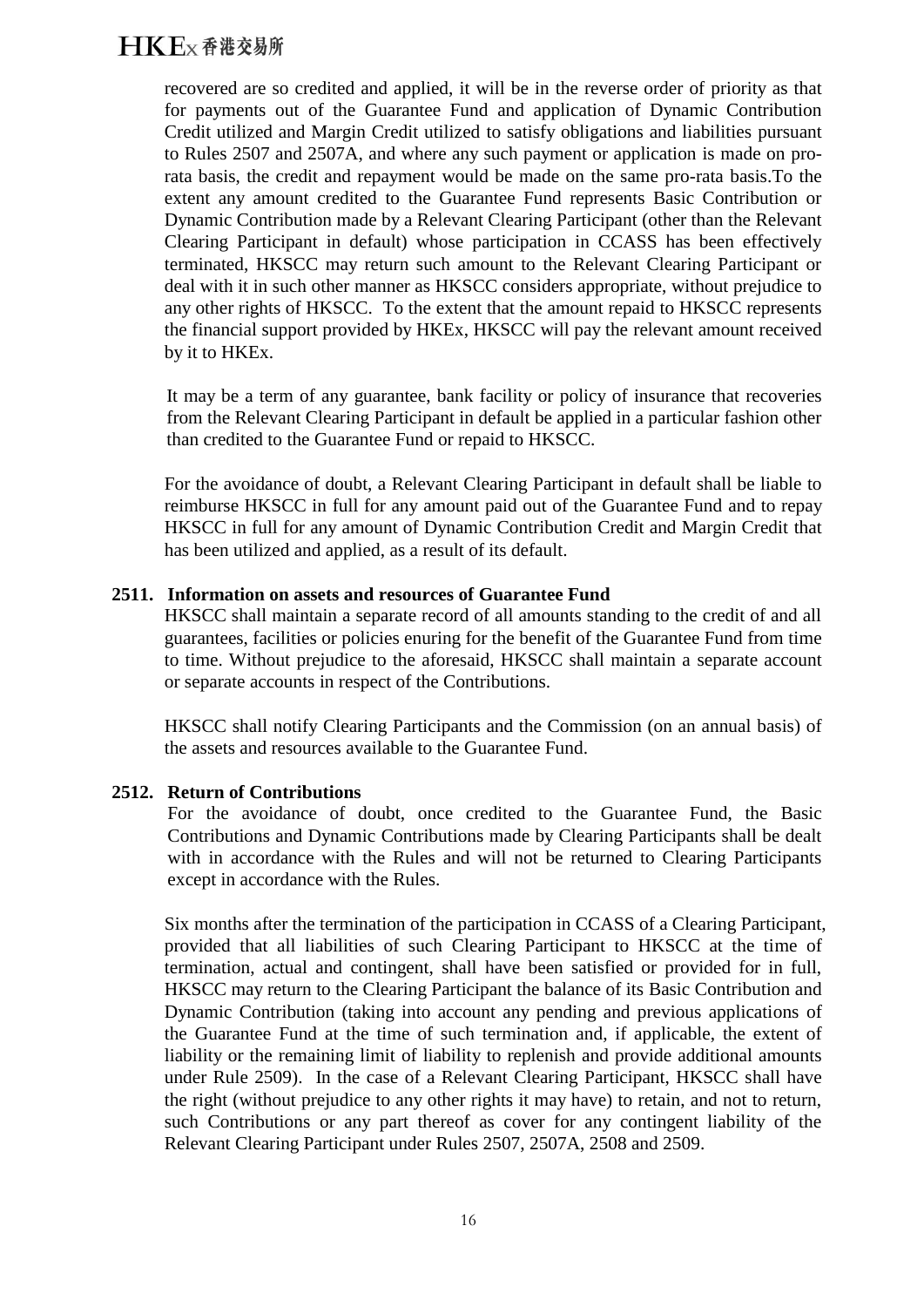### **2514. Application upon dissolution of Guarantee Fund**

Upon dissolution of the Guarantee Fund, HKSCC may apply the Guarantee Fund in respect of one or more of the following matters:-

- (i) in payment of all sums to be paid out of the Guarantee Fund;
- (ii) in payment of the costs and expenses of and incidental to the administration and management of the dissolution of the Guarantee Fund;
- (iii) at the discretion of HKSCC, the balance of the Basic Contributions and Dynamic Contributions may be returned to Clearing Participants; and
- (iv) with the approval of the Risk Management Committee and the Commission, for use in such manner as HKSCC considers appropriate, including but not limited to the transfer to a new fund having similar objectives as the Guarantee Fund of all amounts standing to the credit of and all guarantees, facilities or policies enuring for the benefit of the Guarantee Fund.

### **CHAPTER 33 CONTINUOUS NET SETTLEMENT SYSTEM**

### **3308. Non-operation of CNS System**

For the avoidance of doubt, each Clearing Participant shall still provide to HKSCC its Basic Contribution and Dynamic Contribution as referred to in Rule 2502.

### **CHAPTER 35 LATE DELIVERY OF SECURITIES - CNS SYSTEM**

### **3501. Default fee, stock borrowing and Buy-in**

In respect of any sums paid and/or Charged Property provided as Collateral by a Clearing Participant or Clearing Agency Participant, as the case may be, which has failed to deliver Eligible Securities under the CNS System, the only obligation of HKSCC in respect of any such sum so paid by such Participant and/or Charged Property provided by the Participant shall be to pay such Participant an amount equal to the balance remaining after satisfaction of all obligations and liabilities (actual or contingent) of such Participant to HKSCC and/or to return to such Participant the balance of the Charged Property remaining after satisfaction of all obligations and liabilities (actual or contingent) of such Participant to HKSCC.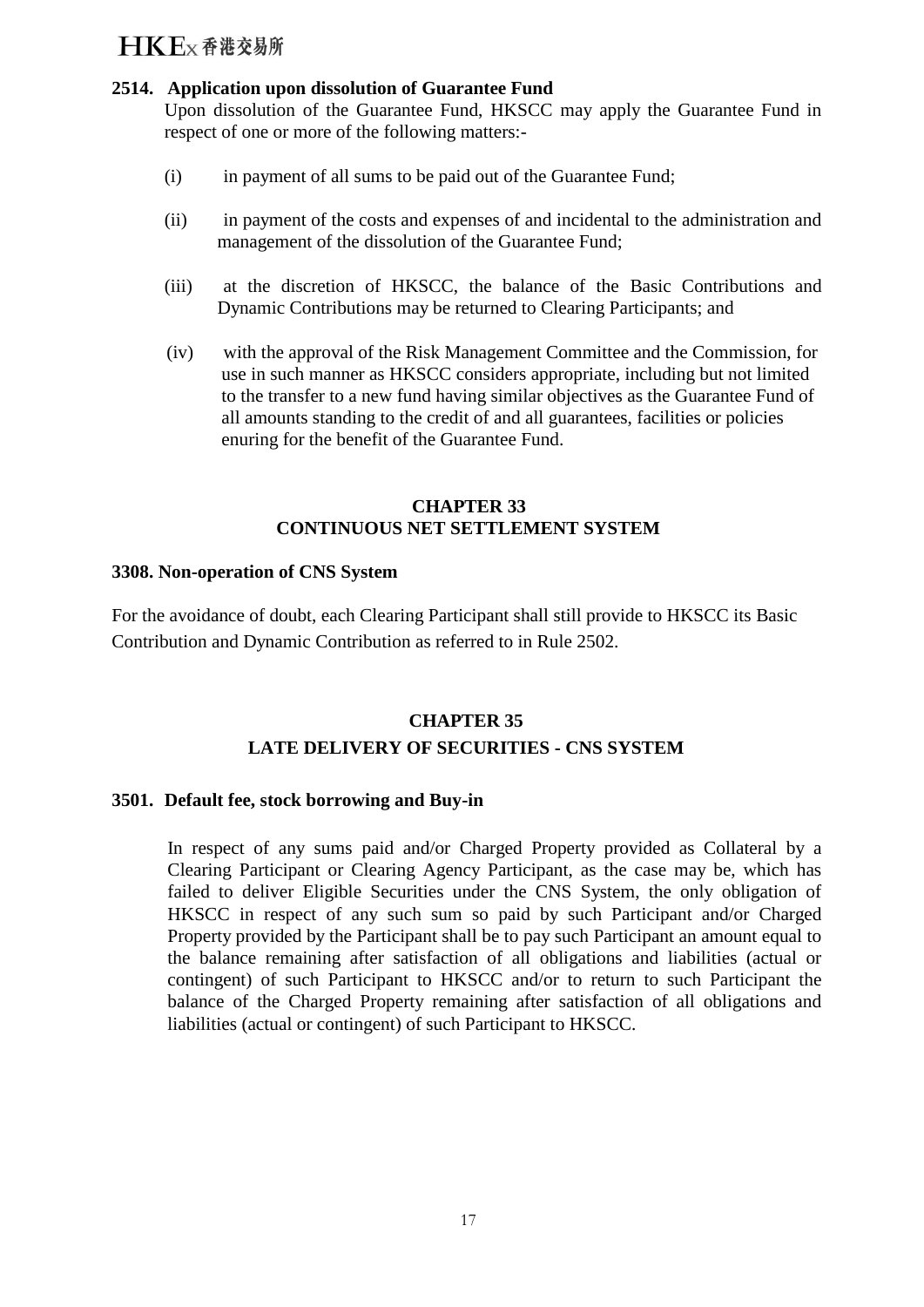### **CHAPTER 36 RISK MANAGEMENT MEASURES - CNS SYSTEM**

### **3601. Marks**

HKSCC shall be entitled from time to time and at any time to Mark-to-market all unsettled Market Contracts (whether or not due for settlement) by reference to the market price of the Eligible Securities that are the subject of Market Contracts, as determined by HKSCC.

Each Clearing Participant and Clearing Agency Participant shall on demand provide to HKSCC such amounts ("Marks") as may be considered appropriate by HKSCC as a result of the Mark-to-market of all unsettled Market Contracts to which such Participant is a party.

Where a Clearing Participant or Clearing Agency Participant wishes HKSCC to waive computation of Marks on a part or the whole of a short stock position not due for settlement, it may provide the relevant quantity of Eligible Security representing the short stock position to HKSCC as Collateral Security. HKSCC will have absolute right to use such Collateral Security to settle the covered portion of the short stock position on or before its Settlement Day.

Where a Clearing Participant or Clearing Agency Participant wishes HKSCC to waive computation of Marks and Concentration Collateral on a part or the whole of a long stock position not due for settlement, it may provide to HKSCC the relevant amount of Specific Cash Collateral representing the corresponding money position of the long stock position as cover for such long stock position. The Specific Cash Collateral paid to and accepted by HKSCC will be recorded in the CCMS House Collateral Account of such Participant as a credit entry. HKSCC will have absolute right to use such Specific Cash Collateral to settle the money position of the covered portion of the long stock position on or before its Settlement Day. The only obligation of HKSCC in respect of such Specific Cash Collateral shall be to pay to such Participant an amount equal to the balance (if any) remaining after satisfaction of all obligations and liabilities (actual or contingent) of such Participant to HKSCC.

A Clearing Participant or Clearing Agency Participant which provides Specific Cash Collateral to HKSCC represents and warrants to HKSCC that it has title and authority to provide such Specific Cash Collateral to HKSCC, free from all liens, charges, encumbrances, equities and all other third party rights of any nature whatsoever.

The calculation and collection of Marks, and the provision of Collateral Security and Specific Cash Collateral for HKSCC to waive computation of Marks and Concentration Collateral shall be made in accordance with the Operational Procedures. For the avoidance of doubt, HKSCC may at any time Mark-to-market the unsettled stock positions of Clearing Participants and Clearing Agency Participants in respect of Clearing Agency Transactions to be settled under the CNS System, and demand Marks from such Participants who are parties to the Clearing Agency Transactions.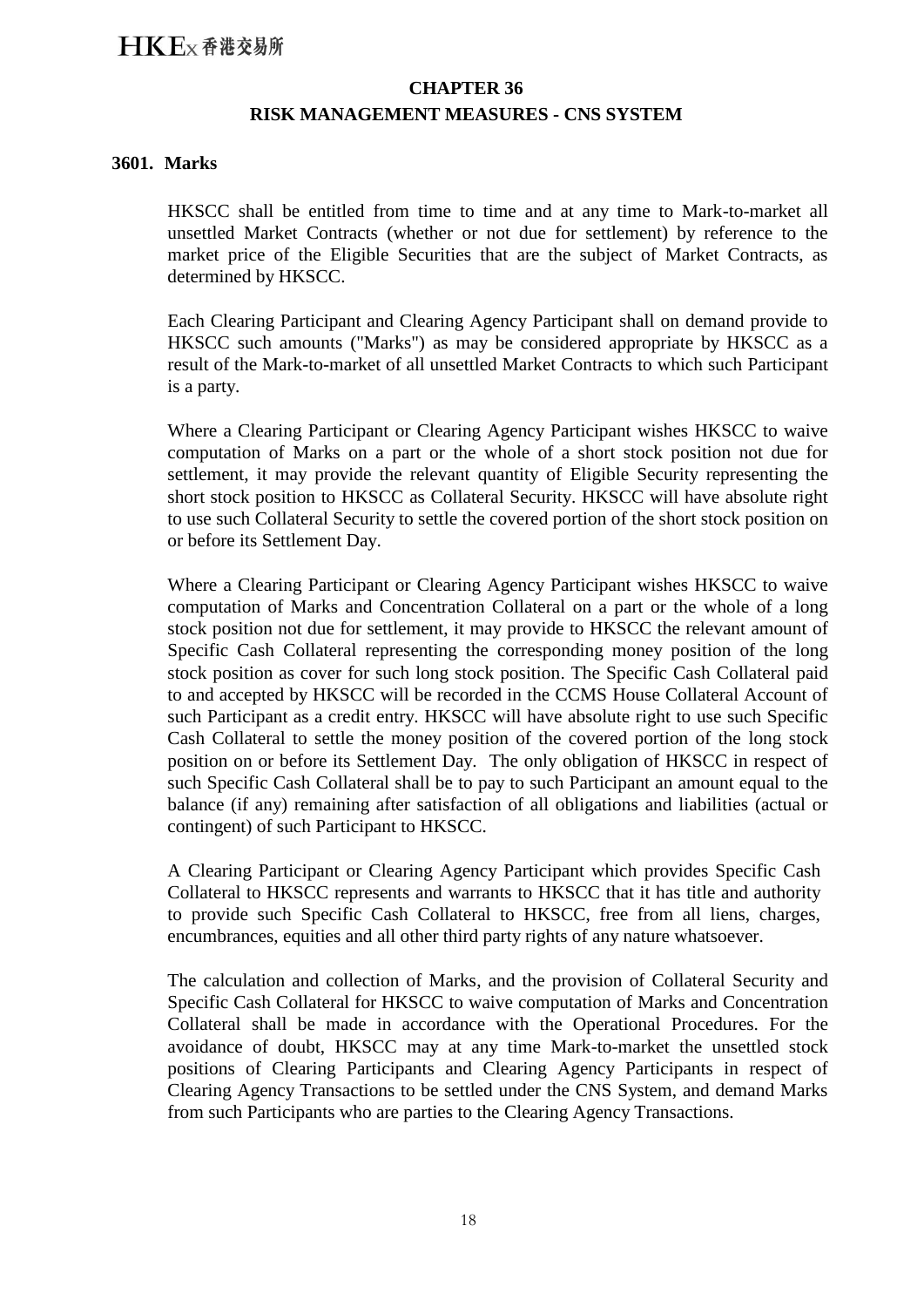### **3601A.Margin**

HKSCC shall be entitled from time to time and at any time to compute Margin on all unsettled Market Contracts (whether or not due for settlement) using the formula set forth in the Operational Procedures or such other methods and assumptions as HKSCC may from time to time consider appropriate. Unless HKSCC otherwise specifies, Margin will be computed with reference to the Margining Position of a Clearing Participant or Clearing Agency Participant. Such Margining Position will be determined by HKSCC in accordance with the Operational Procedures.

Each Clearing Participant and Clearing Agency Participant shall on demand provide to HKSCC such amounts as determined by HKSCC to be the required amount of Margin on all unsettled Market Contracts to which such Participant is a party.

Where a Clearing Participant or Clearing Agency Participant wishes HKSCC to reduce the Margining Position for computation of Margin in the manner as provided in the Operational Procedures, it may provide to HKSCC the relevant quantity of Eligible Security representing a part or the whole of a short stock position not due for settlement as Collateral Security. HKSCC will have absolute right to use such Collateral Security to settle the covered portion of the short stock position on or before its Settlement Day.

Where a Clearing Participant or Clearing Agency Participant wishes HKSCC to reduce the Margining Position for computation of Margin in the manner as provided in the Operational Procedures, it may provide to HKSCC the relevant amount of Specific Cash Collateral representing the corresponding money position of a part or the whole of a long stock position not due for settlement as cover for such long stock position. The Specific Cash Collateral paid to and accepted by HKSCC will be recorded in the CCMS House Collateral Account of such Participant as a credit entry. HKSCC will have absolute right to use such Specific Cash Collateral to settle the money position of the covered portion of the long stock position on or before its Settlement Day. The only obligation of HKSCC in respect of such Specific Cash Collateral shall be to pay to such Participant an amount equal to the balance (if any) remaining after satisfaction of all obligations and liabilities (actual or contingent) of such Participant to HKSCC.

A Clearing Participant or Clearing Agency Participant which provides Specific Cash Collateral to HKSCC represents and warrants to HKSCC that it has title and authority to provide such Specific Cash Collateral to HKSCC, free from all liens, charges, encumbrances, equities and all other third party rights of any nature whatsoever.

The calculation and collection of Margin, and the provision of Collateral Security and Specific Cash Collateral for HKSCC to reduce the Margining Position for computation of Margin, shall be made in accordance with the Operational Procedures. For the avoidance of doubt, HKSCC may at any time calculate Margin on unsettled stock positions of Clearing Participants and Clearing Agency Participants in respect of Clearing Agency Transactions to be settled under the CNS System, and demand Margin from such Participants who are parties to the Clearing Agency Transactions.

HKSCC may at any time in its absolute discretion determine the Margin amount required to be provided by a Clearing Participant or Clearing Agency Participant, and the time and manner of payment of the Margin amount by the Participant.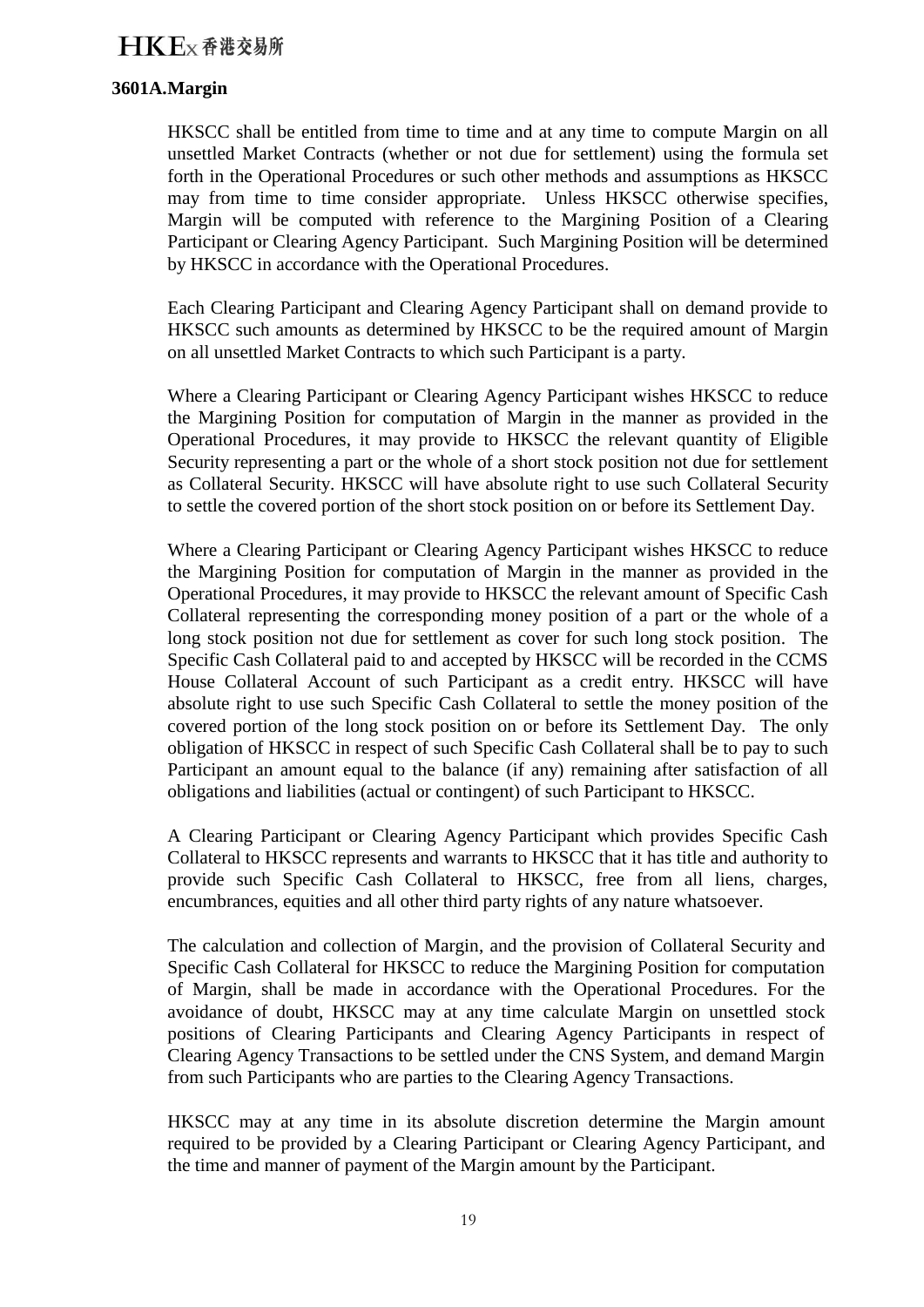### **3602. Collateral**

HKSCC shall be entitled from time to time to require a Clearing Participant or a Clearing Agency Participant to provide on demand collateral (including Concentration Collateral) or additional collateral ("Collateral") in such form, to such extent and in such manner as is determined by HKSCC to be appropriate by reference to, inter alia, the level of exposure of such Participant to HKSCC (including, but not limited to, the risks associated with the effecting of Closing-out Contracts pursuant to Rule 3607 and the risks of effecting Buy-ins pursuant to Rule 3501 in the event of a default by the Participant) and such other matters as HKSCC shall consider relevant, all in accordance with the Rules.

Without limiting the generality of the above, a Clearing Participant or Clearing Agency Participant with a net long CNS stock position in an Eligible Security which HKSCC considers a high risk security is subject to a Concentration Collateral as determined by HKSCC from time to time in accordance with the Operational Procedures. HKSCC may waive the computation of Concentration Collateral on a part or the whole of a stock position not due for settlement as provided in Rule 3601.

A Clearing Participant or Clearing Agency Participant providing Collateral to HKSCC, where applicable, represents and warrants in favour of HKSCC that it has title and authority to provide such Collateral to HKSCC, free from all liens, charges, encumbrances, equities and all other third party rights of any nature whatsoever.

For the avoidance of doubt, HKSCC may at any time require Clearing Participants and Clearing Agency Participants who are parties to Clearing Agency Transactions to be settled under the CNS System to provide Collateral, including Concentration Collateral, to HKSCC.

### **3603. Form of Marks, Margin and Collateral**

Unless HKSCC otherwise agrees or the Operational Procedures otherwise provided, Clearing Participants and Clearing Agency Participants shall provide Marks, Margin and Collateral required pursuant to Rules 3601, 3601A and 3602 in the form of cash in the currency in which Marks, Margin and/or Collateral is calculated and denominated. The provision of Marks, Margin and Collateral in any other currency or any other form, if it is accepted by HKSCC, shall be subject to such conditions and up to such limits as HKSCC may from time to time determine.

HKSCC shall be entitled from time to time to accept Eligible Securities from Participants as Collateral Securities for discharge and satisfaction of Marks, Margin and/or Collateral of the Participants required pursuant to Rules 3601, 3601A and 3602. The calculation and collection of Collateral Securities shall be made in accordance with the Operational Procedures.

HKSCC shall also be entitled from time to time to accept bank guarantees arranged by Clearing Participants or Clearing Agency Participants as collateral for Marks, Margin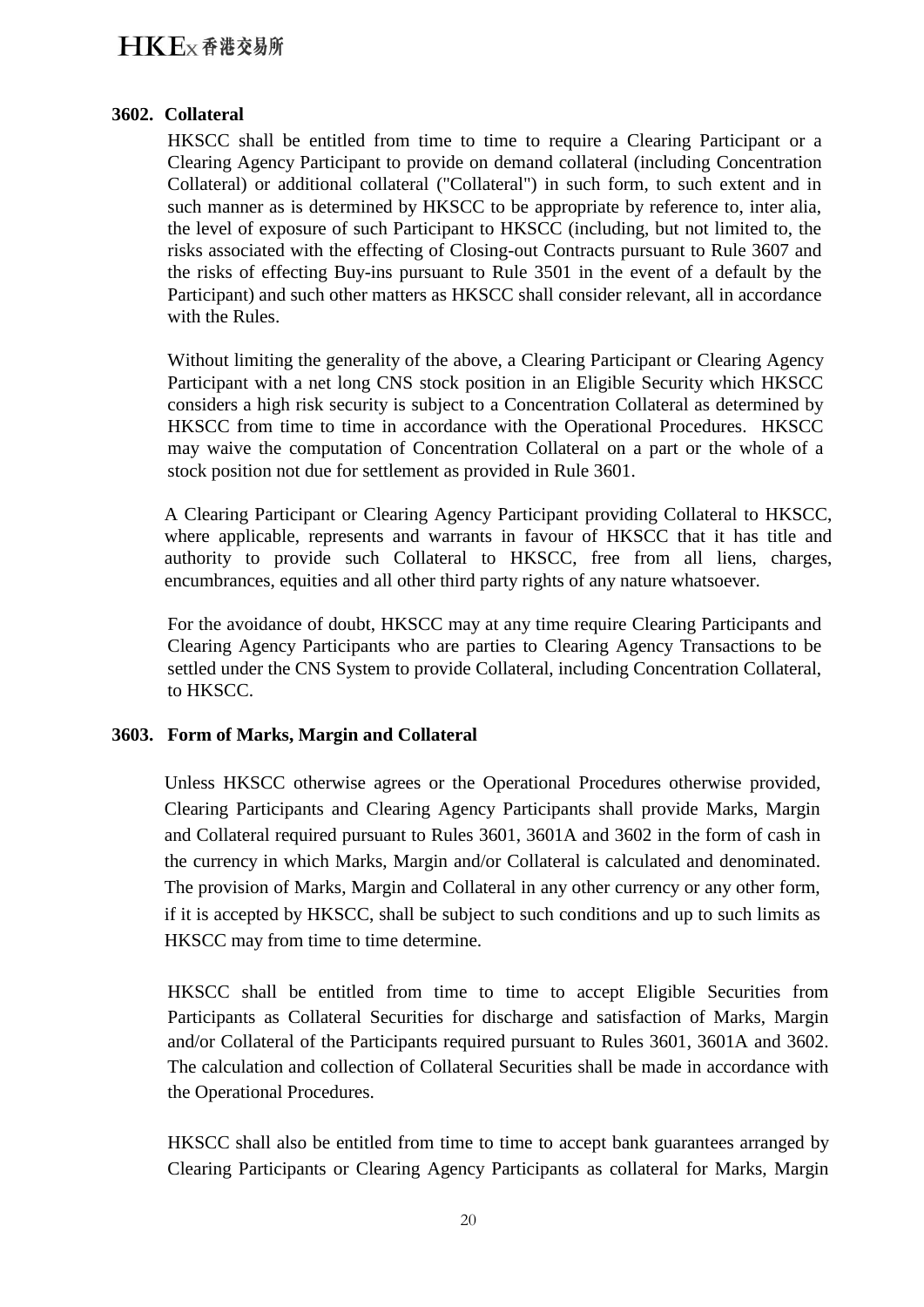and/or Collateral obligations of the Participants required pursuant to Rules 3601, 3601A and 3602. The bank guarantees shall be in the form prescribed by HKSCC and issued by a licensed bank under the Banking Ordinance which is acceptable to HKSCC from time to time. The Participant shall seek prior approval from HKSCC for the use of bank guarantees as collateral. HKSCC has absolute right to determine the limits of obligations of Participants that may be covered by means of bank guarantees and the value of any bank guarantees provided. The Participant shall be liable for all disbursements and expenses that may be incurred by HKSCC in respect of or incidental to the acceptance, expiry and early termination of any bank guarantee that may be provided by the Participant.

Without prejudice to Rules 3601, 3601A and 3602, HKSCC may, for the purposes of deciding whether or not to require Clearing Participants and Clearing Agency Participants to provide Marks, Margin or Collateral, prescribe position limits on such Participants.

HKSCC may apply all or any of the Marks, Margin, and/or Collateral (including all rights and entitlements thereto, if any) and/or Charged Property or the proceeds thereof at any time without prior notice to a Clearing Participant or Clearing Agency Participant, as the case may be, which has made the provision of Marks, Margin, Collateral and/or Charged Property in or towards satisfaction of the obligations and liabilities (actual or contingent) of such Participant to HKSCC.

Where bank guarantees have been accepted as collateral for Marks, Margin and/or Collateral obligations of a Clearing Participant or Clearing Agency Participant, HKSCC may apply the proceeds of the bank guarantees at any time without prior notice to the Participant in or towards satisfaction of the obligations and liabilities (actual or contingent) of such Participant to HKSCC.

HKSCC has absolute discretion to determine the order of application of such Marks, Margin, Collateral, Charged Property and proceeds of bank guarantees in such manner as it considers appropriate.

A Clearing Participant or Clearing Agency Participant, as the case may be, which provides Marks, Margin, Collateral and/or Charged Property shall not create or permit to subsist any mortgage, charge or other encumbrance over all or any of the Marks, Margin, Collateral or Charged Property. The Marks, Margin, Collateral, bank guarantees and Charged Property shall be in addition to and independent of any cover provided to HKSCC and any security which HKSCC may at any time hold for the obligations and liabilities of such Participant.

In respect of any sums received by HKSCC and/or Eligible Securities deposited with HKSCC as Marks, Margin, Collateral and/or Charged Property from a Clearing Participant or Clearing Agency Participant, as the case may be, the only obligation of HKSCC to such Participant shall be to pay such Participant an amount equal to the balance remaining after satisfaction of all obligations and liabilities (actual or contingent) of such Participant to HKSCC and/or to return to such Participant the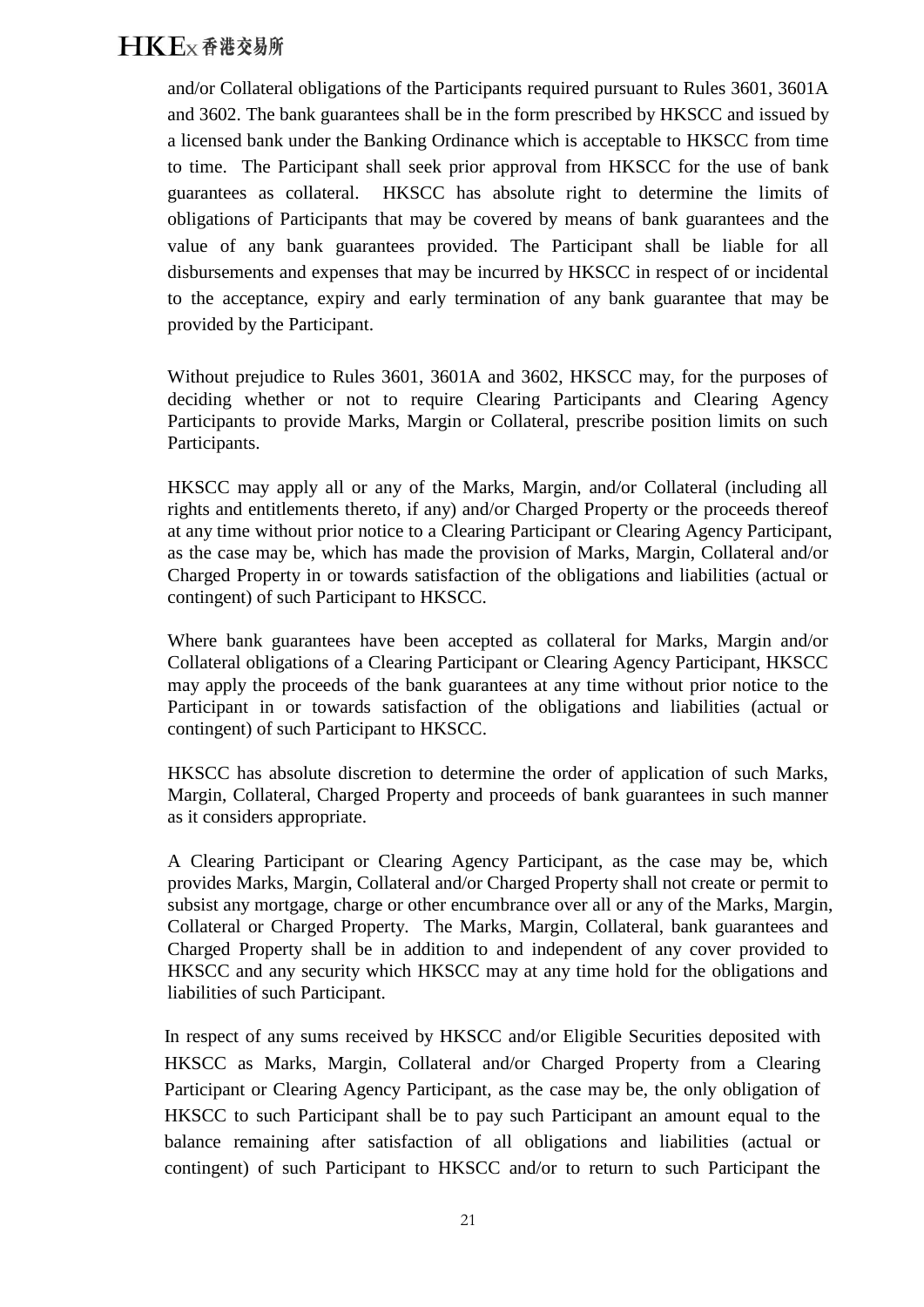balance of the Charged Property remaining after satisfaction of all obligations and liabilities (actual or contingent) of such Participant to HKSCC.

### **3603A. Marks, Margin and Collateral in the form of cash**

Cash in Hong Kong dollar and other currencies provided by a Clearing Participant or Clearing Agency Participant to HKSCC pursuant to Rules 3601, 3601A, 3602 and/or 3603 are amounts paid by the Participant to HKSCC. Such amounts shall be recorded as credit entries in the CCMS House Collateral Account (or any other CCMS Collateral Account as determined by HKSCC) established for the Participant. The only obligation of HKSCC to the Participant in respect of such amounts shall be to pay the Participant an amount equal to the balance remaining after satisfaction of all obligations and liabilities (actual or contingent) of such Participant to HKSCC.

### **3608. Charged Property**

Collateral Securities accepted by HKSCC pursuant to Rule 3603 shall be credited to the CCMS House Collateral Account (or any other CCMS Collateral Account as determined by HKSCC) of the Participant.

HKSCC shall have a first fixed charge over:-

- (a) the Collateral Securities from time to time credited to any CCMS Collateral Account of the Participant; and
- (b) the Derived Assets

by way of a continuing security (i) for the discharge and satisfaction of any Marks, Margin and Collateral obligations of such Participant, (ii) for the discharge and satisfaction of all other obligations and liabilities (actual or contingent) of such Participant to HKSCC arising directly in connection with HKSCC ensuring the settlement of Market Contracts to which such Participant is a party, (iii) for the discharge and satisfaction of all liabilities (actual or contingent) of such Participant to HKSCC arising from a loss of or defects affecting Eligible Securities pursuant to Rule 812, Rule 813, Rule 814 and Rule 815 and (iv) for the discharge and satisfaction of all other obligations (actual or contingent) of such Participant to HKSCC. Each of the charges created over the assets specified in (a) and (b) and in respect of the Participant's obligations in (i), (ii), (iii) and (iv) above shall form a separate security.

Without prejudice to the above, the Charged Property shall also be a continuing security for HKSCC's waiver of computation of Marks and reduction of Margining Position for computation of Margin required from such Participant.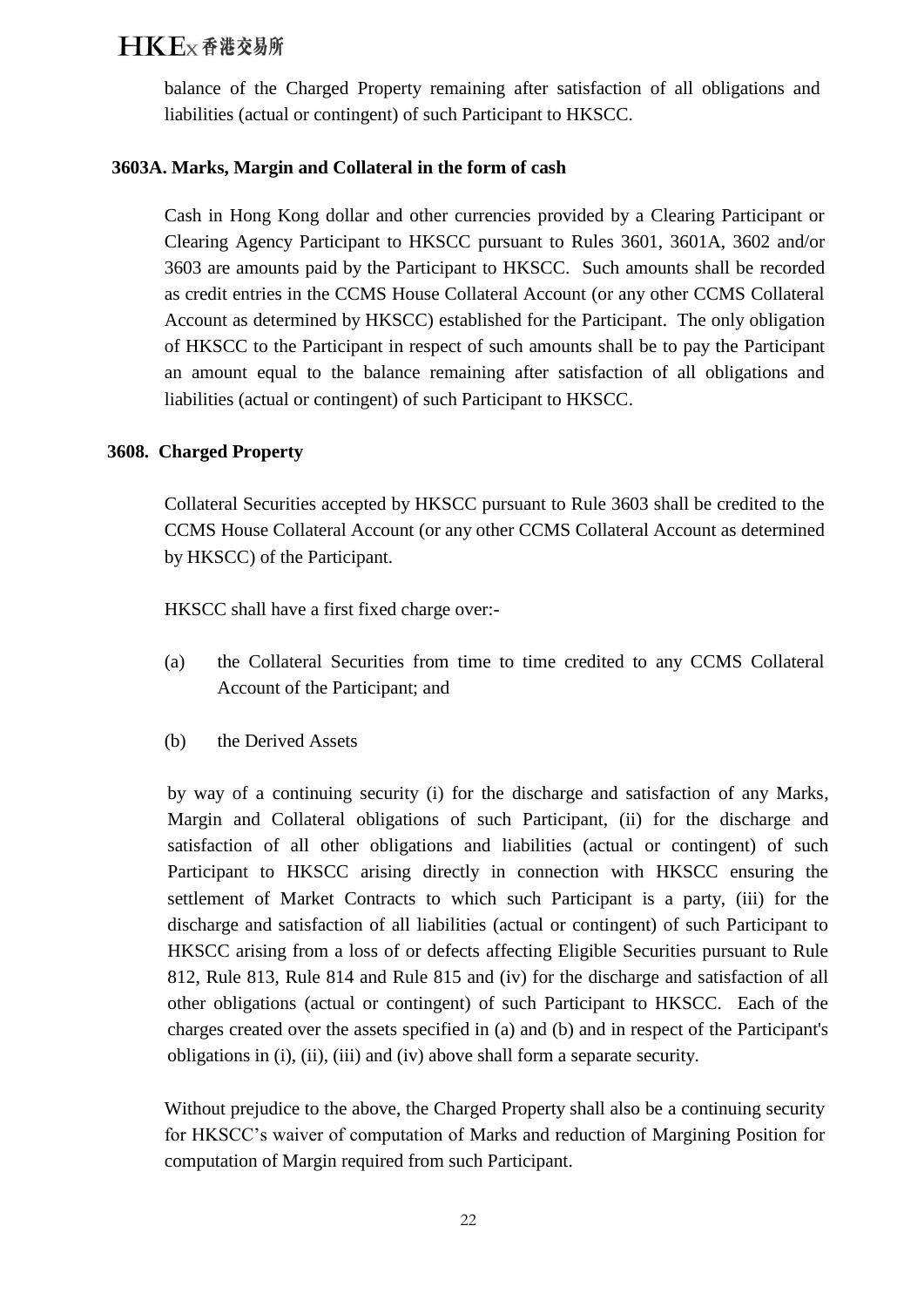The Participant shall, at its own cost, promptly execute and do, all such acts, deeds and things as HKSCC may from time to time require for perfecting, preserving or protecting the security created under this Rule or for facilitating the realisation of HKSCC's security over the Charged Property.

Collateral Securities credited to the CCMS Collateral Account of a Participant may not be transferred from such Account without the express consent of HKSCC.

Without prejudice to HKSCC's rights in Rule 3702, upon any failure by a Participant to perform its obligations to HKSCC under the CNS System or when HKSCC otherwise deems it necessary for its own protection:

- (i) HKSCC may sell or apply the Charged Property of the Participant without further reference to the Participant and the provisions of Rule 3702 shall apply equally to such sale. Following such sale or application, the only obligation of HKSCC to such Participant in respect of its Charged Property shall be to pay such Participant an amount equal to the balance and/or to return to such Participant the balance of the Charged Property remaining after satisfaction of all obligations and liabilities (actual or contingent) of such Participant to HKSCC;
- (ii) Derived Assets credited to the Entitlement Account may not be transferred from such Account without the express consent of HKSCC and may be transferred to the Participant's CCMS Collateral Account by HKSCC; and
- (iii) all dividends, interests and other distributions in respect of the Charged Property not forming part of the Derived Assets may be retained and used by HKSCC.

### **3609. Bank Guarantee**

Bank guarantees accepted by HKSCC pursuant to Rule 3603 shall be recorded in the CCMS House Collateral Account (or any other CCMS Collateral Account as determined by HKSCC) of the Participant, in such manner as HKSCC considers appropriate.

Any bank guarantee provided for use as collateral for Marks, Margin and/or Collateral obligations of a Participant shall be a continuing guarantee in accordance with its terms and shall form a separate security.

The Participant shall, at its own cost, promptly execute and do all such acts, deeds and things as may from time to time require for preserving or maintaining the collateral provided by way of bank guarantees, or for facilitating the exercise of rights of HKSCC under the bank guarantees.

Without prejudice to HKSCC's rights in Rule 3702, upon any failure by a Participant to